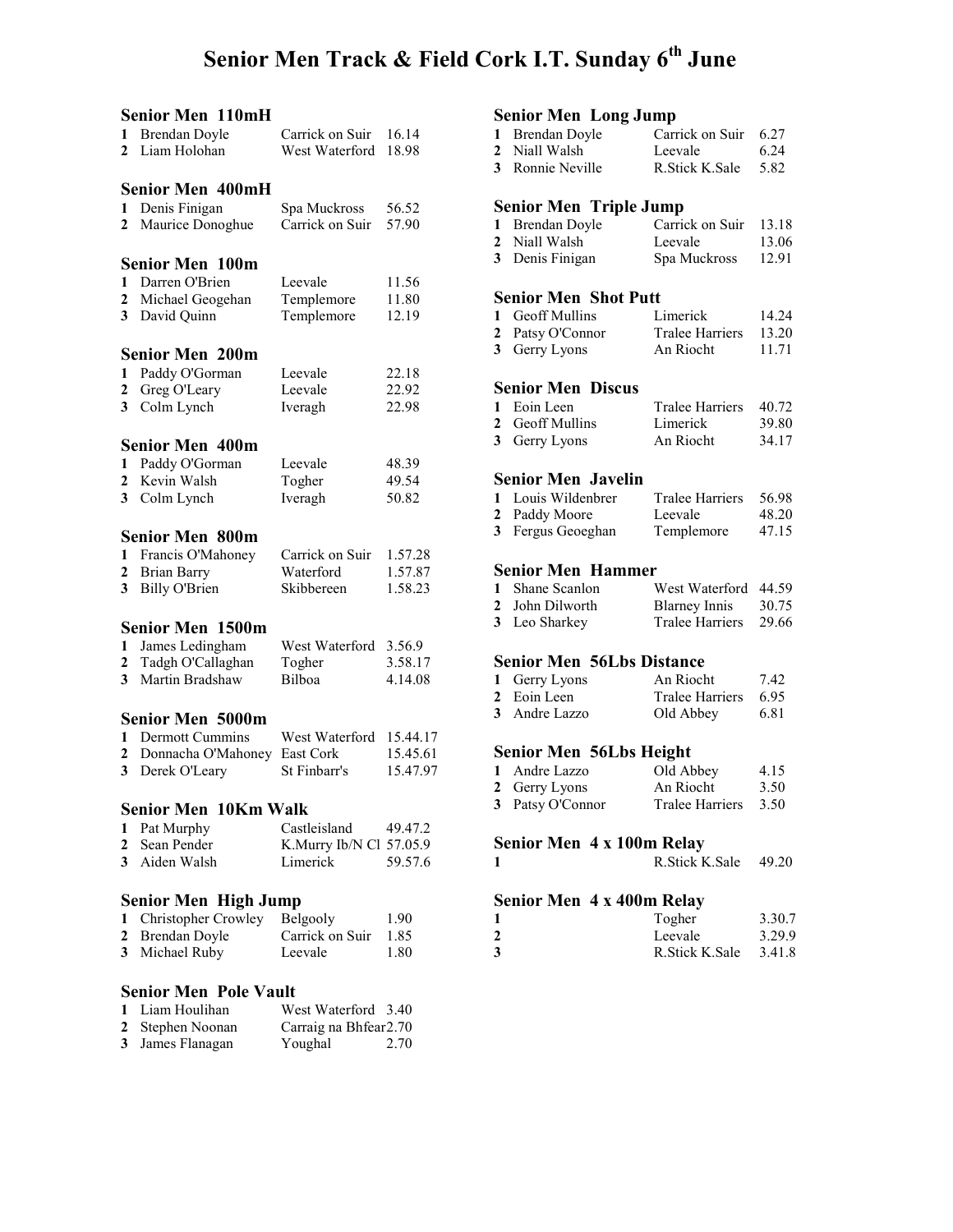# Senior Women Track & Field Cork C.I.T. Sunday 6<sup>th</sup> June

|                | <b>Senior Women 100m Hurdles</b>          |                      |          |  |
|----------------|-------------------------------------------|----------------------|----------|--|
| $\mathbf{1}$   | Niamh Cummins                             | K.C.K                | 45.83    |  |
|                | 2 Mera O'Connor                           | Belgooly             | 17.34    |  |
|                | 3 Niamh Cremin                            | Leevale              |          |  |
|                |                                           |                      |          |  |
|                | <b>Senior Women 400m Hurdles</b>          |                      |          |  |
|                | 1 Dawn Kelly                              | Belgooly             | 1.03.41  |  |
|                |                                           |                      |          |  |
|                | <b>Senior Women 100m</b>                  |                      |          |  |
|                | 1 Jessica Zebo                            | Leevale              | 12.39    |  |
|                | 2 Aisling Maunsell                        | Leevale              | 12.54    |  |
|                | 3 Maria Sheehan                           | Marian               | 12.56    |  |
|                |                                           |                      |          |  |
|                | <b>Senior Women 200m</b>                  |                      |          |  |
|                | 1 Maria Sheehan                           | Marian               | 25.33    |  |
|                | 2 Jessica Zebo                            | Leevale              | 25.61    |  |
|                | 3 Angila Hogan                            | Borrisokane          | 26.35    |  |
|                |                                           |                      |          |  |
|                | <b>Senior Women</b><br>400M               |                      |          |  |
|                | 1 Marian Andrews                          | Togher               | 56.86    |  |
|                | 2 Aisling Maunsell Leevale                |                      | 58.23    |  |
|                | 3 Susan O'Reilly                          | Leevale              | 58.81    |  |
|                |                                           |                      |          |  |
|                | <b>Senior Women 5000m</b>                 |                      |          |  |
|                | 1 Patricia O'Donnell Tralee Harriers      |                      |          |  |
|                |                                           |                      | 19.57.11 |  |
|                |                                           |                      |          |  |
|                | <b>Senior Women 5Km Walk</b>              |                      |          |  |
|                | 1 Miriam Hamilton K.Murry Ib/N Cl 27.16.8 |                      |          |  |
|                |                                           |                      |          |  |
|                | <b>Senior Women High Jump</b>             |                      |          |  |
|                | 1 Susan Hoare                             | Belgooly             | 1.40     |  |
|                |                                           |                      |          |  |
|                | <b>Senior Women Pole Vault</b>            |                      |          |  |
|                | 1 Edel O'Meara                            | Borrisokane          | 2.60     |  |
|                |                                           |                      |          |  |
|                | <b>Senior Women Long Jump</b>             |                      |          |  |
|                | 1 Deirdre Cronin                          | Youghal              | 5.29     |  |
|                | 2 Amanda O'Farrell                        | Borrisokane          | 5.20     |  |
| $\mathbf{3}$   | Margaret McCarthy                         | <b>Blarney Innis</b> | 4.33     |  |
|                |                                           |                      |          |  |
|                | <b>Senior Women Triple Jump</b>           |                      |          |  |
| 1              | Amanda O'Farrell                          | Borrisokane          | 10.52    |  |
| $\mathbf{2}$   | Margaret McCarthy                         | <b>Blarney Innis</b> | 10.15    |  |
|                |                                           |                      |          |  |
|                | <b>Senior Women Shot Putt</b>             |                      |          |  |
| 1              | Deirdre Murphy                            | Leevale              | 11.40    |  |
| $\mathbf{2}^-$ | Noreen O'Dwyer                            | Gneeveguilla         | 9.20     |  |
|                |                                           |                      |          |  |
|                | <b>Senior Women Discus</b>                |                      |          |  |
| 1              | Deirdre Murphy                            | Leevale              | 39.39    |  |
| 2              | Amanda O'Farrell                          | Borrisokane          | 29.37    |  |
| 3              | Noreen O'Dwyer                            | Gneeveguilla         | 25.15    |  |

#### Senior Women Javelin

| 1 Catherine Grant  | Tramore      | 30.73 |
|--------------------|--------------|-------|
| 2 Amanda O'Farrell | Borrisokane  | 30.29 |
| 3 Noreen O'Dwyer   | Gneeveguilla | 29.65 |

#### Senior Women Hammer

| 1 Ann Marie Cronin | Old Abbey | 42.33 |
|--------------------|-----------|-------|
| 2 Linda Cronin     | Old Abbey | 39.22 |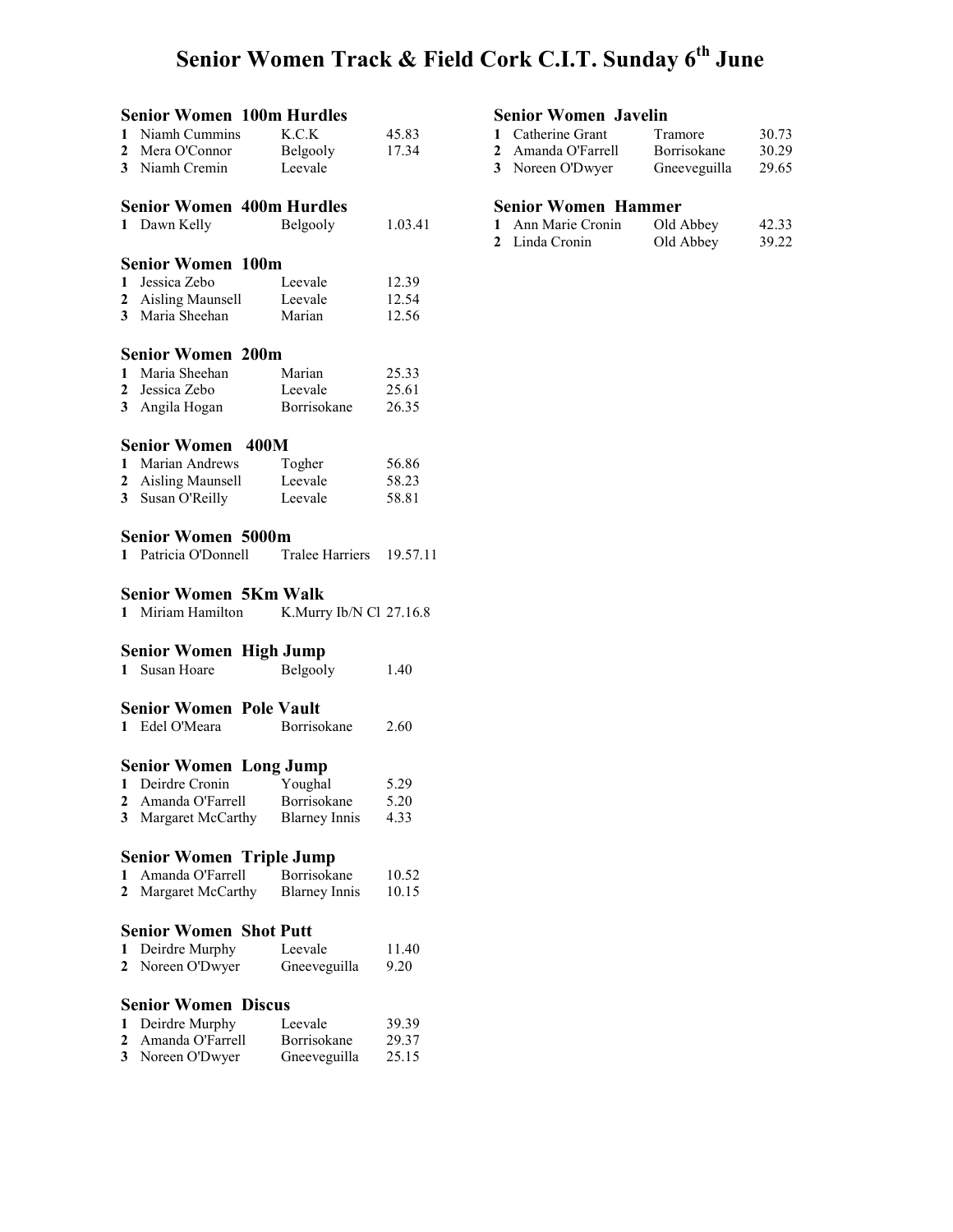### Junior Men Track & Field Castleisland Sunday 30<sup>th</sup> May

| <b>Junior Men 110m Hurdles</b> |                                 |                        |         |
|--------------------------------|---------------------------------|------------------------|---------|
| 1                              | Chris Condon                    | <b>Tralee Harriers</b> | 18.75   |
|                                |                                 |                        |         |
|                                | <b>Junior Men 400m Hurdles</b>  |                        |         |
| 1                              | <b>Barry Upton</b>              | Ferrybank              | 55.40   |
| 2                              | Maurice Donoghue                | Carrick on Suir        | 56.60   |
| 3                              | Denis Finnegan                  | Spa Muckross           | 59.20   |
|                                | Junior Men 100m                 |                        |         |
|                                |                                 | <b>Tralee Harriers</b> | 11.33   |
| 1<br>2                         | Tony Barnett<br>Chris Condon    | <b>Tralee Harriers</b> | 11.59   |
| $\mathbf{3}$                   | John Shanahan                   | St Mary's (Lk)         | 11.74   |
|                                |                                 |                        |         |
|                                | <b>Junior Men 200m</b>          |                        |         |
| 1                              | Maurice Donoghue                | Carrick on Suir        | 22.83   |
| 2                              | Patrick Phelan                  | <b>Tralee Harriers</b> | 23.11   |
| $\overline{3}$                 | Chris Condon                    | <b>Tralee Harriers</b> | 23.94   |
|                                |                                 |                        |         |
|                                | <b>Junior Men 400m</b>          |                        |         |
| 1                              | <b>Barry Upton</b>              | Ferrybank              | 52.47   |
| 2                              | Denis Finnegan                  | Spa Muckross           | 54.09   |
| 3                              | Martin Burke                    | Gneeveguilla           | 54.28   |
|                                | <b>Junior Men 800m</b>          |                        |         |
|                                | 1 Brian Dunne                   | Carrick on Suir        | 1.58.08 |
| 2                              | John Shine                      | Leevale                | 1.58.49 |
| 3                              | Ciaran O'Lionaird               | Leevale                | 1.59.26 |
|                                |                                 |                        |         |
|                                | <b>Junior Men 1500m</b>         |                        |         |
| 1                              | Rory Chesser                    | Ennis Track            | 4.04.5  |
| $\mathbf{2}$                   | Aaron Hornibrook                | Leevale                | 4.57.3  |
|                                | <b>Junior Men 3000m</b>         |                        |         |
| 1                              | Colm Turner                     | Dooneen                | 8.59.38 |
| 2                              | Tim O'Donoghue                  | Glenbower              | 9.08.56 |
| 3 <sup>1</sup>                 | Paul Walsh                      | Ennis Track            | 9.40.97 |
|                                |                                 |                        |         |
|                                | <b>Junior Men 2000m S/Chase</b> |                        |         |
| 1                              | Philip Conway                   | Ferrybank              | 6.10.57 |
| 2                              | Rory Chesser                    | Ennis Track            | 6.23.50 |
| 3                              | Sean Stillwell                  | Ind                    | 6.48.30 |
|                                |                                 |                        |         |
|                                | <b>Junior Men 5000m Walk</b>    |                        |         |
| 1                              | Denis McCarthy                  | Gneeveguilla           | 35.39.6 |
|                                | Junior Men High Jump            |                        |         |
| 1                              | Christopher Crowley             | Belgooly               | 1.91CBP |
| $\overline{2}$                 | Keith King                      | K.Murry Ib/N Cl 1.75   |         |
| 3                              | Pat Mulcahy                     | Fanahan McSw.          | 1.75    |
|                                |                                 |                        |         |

#### Junior Men Pole Vault

| 1 James Flanagan | Youghal                | 3.05 |
|------------------|------------------------|------|
| 2 Stephen Noonan | Carraig na Bhfear 2.95 |      |
| 3 Keith King     | K.Murry Ib/N Cl 2.95   |      |

# **Junior Men Long Jump**<br>1 John Shanahan St M

| 1 John Shanahan | St Mary's (Lk)       | 6.02 |
|-----------------|----------------------|------|
| 2 Ross Kelly    | Leevale              | 5.79 |
| 3 Keith King    | K.Murry Ib/N Cl 5.62 |      |

#### Junior Men Triple Jump

| 1 Denis Finnegan | Spa Muckross         | 13.39CBP |
|------------------|----------------------|----------|
| 2 Sean Carey     | Slieveardagh         | 12.67    |
| 3 James Nagle    | Farranfore M.V 12.60 |          |

#### Junior Men Shot

| 1 James Nagle   | Farranfore M.V 12.34    |  |
|-----------------|-------------------------|--|
| 2 Alan O'Connor | Tralee Harriers 11.83   |  |
| 3 Declan Murphy | Carraig na Bhfear 11.60 |  |

#### Junior Men Discus

| 1 James Nagle   | Farranfore M.V 38.18    |  |
|-----------------|-------------------------|--|
| 2 Alan O'Connor | Tralee Harriers 37.28   |  |
| 3 Declan Murphy | Carraig na Bhfear 36.51 |  |

#### Junior Men Javelin

| 1 Alan O'Connor | Tralee Harriers       | 37.90 |
|-----------------|-----------------------|-------|
| 2 Keith King    | K.Murry Ib/N Cl 35.49 |       |

### Junior Men Hammer

| липог мен пашшег |                        |       |  |  |
|------------------|------------------------|-------|--|--|
| 1 James Nagle    | Farranfore M.V 49.67   |       |  |  |
| 2 Declan Murphy  | Carraig na Bhfear41.29 |       |  |  |
| 3 John Dilworth  | <b>Blarney Innis</b>   | 33.10 |  |  |

#### Junior Men 28Lb Distance

| 1 James Nagle   | Farranfore M.V 11.19CBP |      |
|-----------------|-------------------------|------|
| 2 John Dilworth | Blarney Innis           | 8.77 |
| 3 Alan O'Connor | Tralee Harriers 7.91    |      |

#### Junior Men 28Lb Height

|  | 1 James Nagle | Farranfore M.V | 4.48 |
|--|---------------|----------------|------|
|--|---------------|----------------|------|

#### Junior Men 4 x 100m Relay

| Tralee Harriers 45.92 |  |
|-----------------------|--|
| Tralee Harriers 52.74 |  |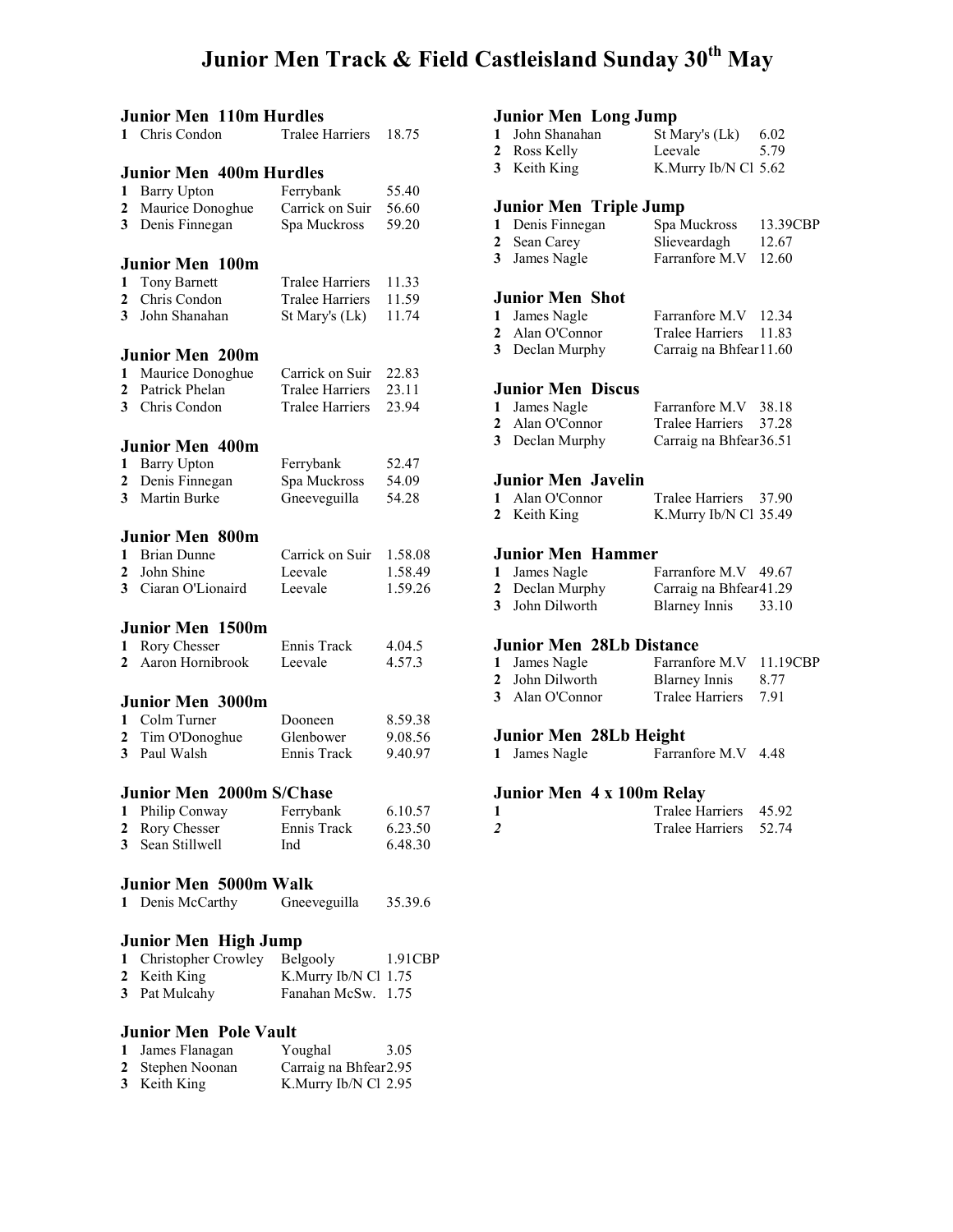# Junior Women Track & Field Castleisland Sunday 30<sup>th</sup> May

|                | <b>Junior Women 100m Hurdles</b>               |                        |                |
|----------------|------------------------------------------------|------------------------|----------------|
| 1              | Kelly Proper                                   | Ferrybank              | 15.75          |
| $\overline{2}$ | Mera O'Connor                                  | Belgooly               | 16.69          |
| 3              | Ciara Power                                    | Carrick on Suir        | 17.19          |
|                |                                                |                        |                |
|                | <b>Junior Women 400m Hurdles</b>               |                        |                |
| 1              | Christina Brodrick                             | Belgooly               | 65.90          |
| $\overline{2}$ | Nicole O'Regan                                 | Togher                 | 67.90          |
| 3              | Ciara Power                                    | Carrick on Suir        | 69.90          |
|                |                                                |                        |                |
|                | <b>Junior Women 100m</b>                       |                        |                |
| 1              | Kelly Proper                                   | Ferrybank              | 12.92          |
| 2              | Mera O'Connor                                  | Belgooly               | 12.98          |
| 3              | Justine Lynham                                 | Belgooly               | 13.21          |
|                |                                                |                        |                |
|                | <b>Junior Women 200m</b><br>Christina Brodrick |                        |                |
| 1              |                                                | Belgooly               | 25.50<br>26.12 |
| 2              | Nicole O'Regan                                 | Togher                 |                |
|                | <b>Junior Women 400m</b>                       |                        |                |
| 1              | Laura Crowe                                    | <b>Tralee Harriers</b> | 57.75          |
| 2              | Louise Finn                                    | Belgooly               | 60.19          |
| 3              | Elaine O'Dwyer                                 | Templemore             | 62.63          |
|                |                                                |                        |                |
|                | <b>Junior Women 800m</b>                       |                        |                |
| $\mathbf{1}$   | Laura Crowe                                    | <b>Tralee Harriers</b> | 2.13.18CBP     |
| $\overline{2}$ | Mary O'Connor                                  | Ferrybank              | 2.19.34        |
| 3              | Holly Deegan                                   | Ferrybank              | 2.20.32        |
|                |                                                |                        |                |
|                | <b>Junior Women 1500m</b>                      |                        |                |
| 1              | Maria Halley                                   | Ferrybank              | 4.54.6         |
| $\overline{2}$ | Aoife Cooke                                    | Youghal                | 5.12.9         |
| 3              | Maire Heffernan                                | Liscarroll             | 5.26.3         |
|                | <b>Junior Women 3000m</b>                      |                        |                |
| 1              | Claire Kelleher                                | Gneeveguilla           | 13.05.67       |
| 2              | <b>Brid Brosnan</b>                            | An Riocht              | 15.19.84       |
|                |                                                |                        |                |
|                | <b>Junior Women 3000m Walk</b>                 |                        |                |
| 1              | Aibheann Prenderville Estuary                  |                        | 16.37.7        |
|                |                                                |                        |                |
|                | Junior Women High Jump                         |                        |                |
| 1              | Christina Brodrick                             | Belgooly               | 1.56           |
| $\overline{2}$ | Paula McCarthy                                 | Bantry                 | 1.53           |
| 3              | Elaine Drumm                                   | <b>Tralee Harriers</b> | 1.45           |
|                |                                                |                        |                |
|                | <b>Junior Women Pole Vault</b>                 |                        |                |
| 1              | Elaine Drumm                                   | <b>Tralee Harriers</b> | 1.75           |
| 2              | Aoife Cleary                                   | <b>Tralee Harriers</b> | 1.65           |
|                | <b>Junior Women Long Jump</b>                  |                        |                |
| 1              | Kelly Proper                                   | Ferrybank              | 5.61           |
| $\overline{2}$ | Amanda O'Farrell                               | Borrisokane            | 5.34           |
| 3              | Deirdre Cronin                                 | Youghal                | 5.18           |
|                |                                                |                        |                |

| Junior Women Triple Jump            |                        |          |
|-------------------------------------|------------------------|----------|
| Kelly Proper<br>1                   | Ferrybank              | 10.87    |
| Amanda O'Farrell<br>$\mathbf{2}$    | Borrisokane            | 10.60    |
| 3 Christina Brodrick                | Belgooly               | 10.35    |
|                                     |                        |          |
| <b>Junior Women Shot</b>            |                        |          |
| Kathleen Fitzgerald<br>$\mathbf{1}$ | Leevale                | 10.40    |
| $\mathbf{2}$<br>Rachel Akers        | Marian                 | 9.70     |
| 3 Ann Marie Cronin                  | Old Abbey              | 8.13     |
| <b>Junior Women Discus</b>          |                        |          |
| 1 Rachel Akers                      | Marian                 | 39.23    |
| 2 Amanda O'Farrell                  | Borrisokane            | 33.44    |
| 3 Ann Marie Cronin                  | Old Abbey              | 27.33    |
|                                     |                        |          |
| <b>Junior Women Javelin</b>         |                        |          |
| 1 Amanda O'Farrell                  | Borrisokane            | 30.56    |
| $\mathbf{2}$<br>Paula McCarthy      | Bantry                 | 30.20    |
| 3 Claire Hartnett                   | An Riocht              | 25.12    |
| <b>Junior Women Hammer</b>          |                        |          |
| 1 Rachel Akers                      | Marian                 | 49.43CBP |
| 2 Ann Marie Cronin                  | Old Abbey              | 40.48    |
| 3 Amanda O'Farrell                  | Borrisokane            | 35.23    |
| Junior Women 4 x 100m Relay         |                        |          |
| 1                                   | Ferrybank              | 51.63    |
| $\overline{2}$                      | Belgooly               | 51.66    |
| $\overline{\mathbf{3}}$             | <b>Tralee Harriers</b> | 51.68    |
|                                     |                        |          |
| Junior Women 4 x 400m Relay         |                        |          |
| 1                                   | Belgooly               |          |
|                                     |                        |          |
|                                     |                        |          |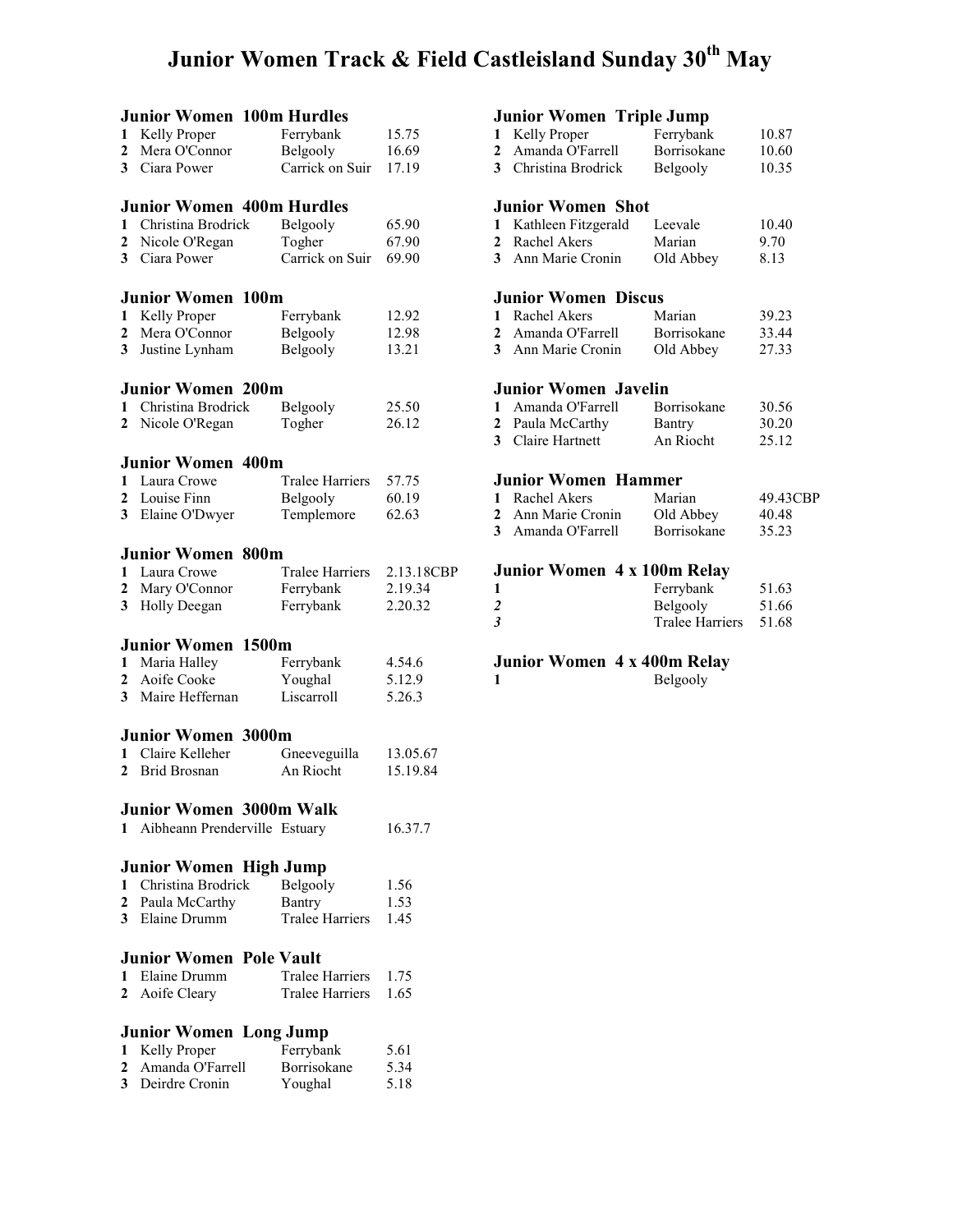### Under 23 Men Track & Field Castleisland Sunday 30<sup>th</sup> May

### Under 23 Men 110m Hurdles 1 Brendan Doyle Carrick on Suir 16.07 2 Sean O'Sullivan Ballincollig 18.78 Under 23 Men 400m Hurdles 1 Ronan Foolkes Togher 57.10 Under 23 Men 100m 1 Shane Delaney Tralee Harriers 11.39 2 Alan Lynch Youghal 11.81 Under 23 Men 200m 1 Shane Delaney Tralee Harriers 23.09 2 Tom Shanahan St Mary's (Lk) 23.33 3 Gerard O'Shea Dooneen 23.44 Under 23 Men 400m<br>1 Kevin Walsh Togher 1 Kevin Walsh Togher 50.74 2 Ronan Foolkes Togher 51.63 3 Gerard O'Shea Dooneen 53.99 Under 23 Men 800m 1 Francis O'Mahony<br>
2 James Ledingham<br>
2.06.18 West Waterford 2.06.18 3 Conor Casey Waterford 2.19.55 Under 23 Men 1500m 1 James Ledingham West Waterford 4.02.4 2 Tadgh O'Callaghan Togher 4.03.3 3 Thomas Scanlon Ennis Track 4.12.1 Under 23 Men 3000m<br>1 Brian McMahon C 1 Brian McMahon Carraig na Bhfear 9.05.89<br>2 Arthur Fitzgerald Farranfore M.V 9.07.39 Farranfore M.V 9.07.39<br>Iveragh 9.09.31 3 Cian Murphy Iveragh Under 23 Men High Jump<br>1 Liam Houlihan West W West Waterford 1.80 2 Brendan Doyle Carrick on Suir 1.70 3 Diarmuid Bowe Ballincollig 1.50 Under 23 Men Pole Vault<br>1 Liam Houlihan West 1 West Waterford 3.35<br>Ballincollig 2.75 2 Sean O'Sullivan 3 Thomas McKenna Ballincollig 2.05 Under 23 Men Long Jump<br>1 Tom Shanahan St Mary's (Lk) 1 Tom Shanahan St Mary's (Lk) 6.29 2 Brendan Doyle Carrick on Suir 5.86 3 Sean O'Sullivan Ballincollig 5.68 Under 23 Men Triple Jump

| 1 Brendan Doyle  | Carrick on Suir     | 13.20CBP |
|------------------|---------------------|----------|
| 2 Diarmuid Bowe  | Ballincollig        | 11.82    |
| 3 Thomas McKenna | <b>Ballincollig</b> | 11.74    |

#### Under 23 Men Shot

| Thomas McKenna    | <b>Ballincollig</b> | 9.55 |
|-------------------|---------------------|------|
| 2 Sean O'Sullivan | <b>Ballincollig</b> | 9.22 |

#### Under 23 Men Discus

1 Eoin Leen Tralee Harriers 40.22

#### Under 23 Men Javelin

| 1 Sean O'Sullivan | <b>Ballincollig</b> | 38.20 |
|-------------------|---------------------|-------|
| 2 Shane Delaney   | Tralee Harriers     | 34.81 |
| 3 Thomas McKenna  | <b>Ballincollig</b> | 34.25 |

#### Under 23 Men 35Lb (28) Distance

| 1 John O'Neill  | Star of the Laune 10.67 |  |
|-----------------|-------------------------|--|
| 2 Eoin Leen     | Tralee Harriers 10.22   |  |
| 3 Brendan Breen | Star of the Laune 9.51  |  |

#### Under 23 Men 35 (28)Lb Height

| 1 John O'Neill |  | Star of the Laune 4.50 |
|----------------|--|------------------------|
|                |  |                        |

#### Under 23 Men 4 x 100m Relay

| Dooneen | 47.34 |
|---------|-------|
|         |       |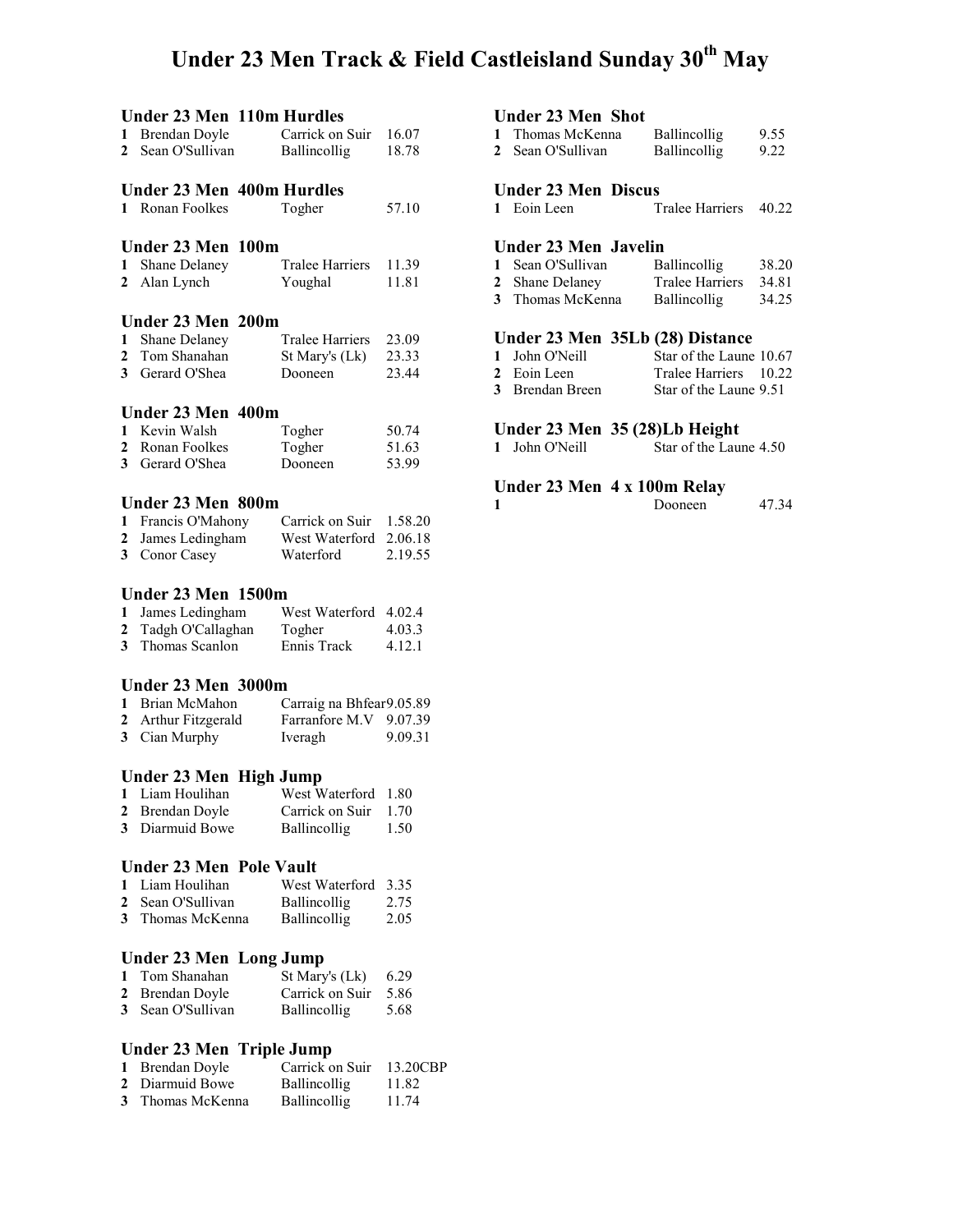# Under 23 Women Track & Field Castleisland Sunday 30<sup>th</sup> May

| <b>Under 23 Women 400m Hurdles</b><br>Dawn Kelly<br>$\mathbf{1}$                                                                       | Belgooly                                  | 64.50                      |
|----------------------------------------------------------------------------------------------------------------------------------------|-------------------------------------------|----------------------------|
| <b>Under 23 Women 100m</b><br>Marian Andrews<br>$\mathbf{1}$                                                                           | Togher                                    | 12.78                      |
| <b>Under 23 Women 200m</b><br>1 Marian Andrews                                                                                         | Togher                                    | 27.02                      |
| <b>Under 23 Women 800m</b><br>1 Dawn Kelly                                                                                             | Belgooly                                  | 2.29.63                    |
| <b>Under 23 Women</b><br>Siobhan O'Doherty<br>$\mathbf{1}$<br>$\mathbf{2}$<br>Jennifer Goggin<br>3 <sup>1</sup><br><b>Tracey Roche</b> | 1500m<br>Borrisokane<br>U.C.C.<br>Dooneen | 4.53.5<br>4.57.2<br>4.57.8 |
| <b>Under 23 Women 3000m</b><br>Siobhan O'Doherty<br>1<br>$\mathbf{2}$<br><b>Tracey Roche</b>                                           | Borrisokane<br>Dooneen                    | 10.37.54<br>10.58.18       |
| <b>Under 23 Women Pole Vault</b><br>$\mathbf{1}$<br>Edel O'Meara                                                                       | Borrisokane                               | 2.75                       |
| <b>Under 23 Women Shot</b><br>Deirdre Murphy<br>1<br>Noreen O'Dwyer<br>$\mathbf{2}$<br>Claire O'Sullivan<br>3                          | Leevale<br>Gneeveguilla<br>An Riocht      | 11.08<br>8.49<br>5.50      |
| <b>Under 23 Women Discus</b><br>Deirdre Murphy<br>1<br>Noreen O'Dwyer<br>$\mathbf{2}$                                                  | Leevale<br>Gneeveguilla                   | 40.41CBP<br>27.66          |
| <b>Under 23 Women Javelin</b><br>Noreen O'Dwyer<br>1                                                                                   | Gneeveguilla                              | 29.25                      |
| <b>Under 23 Women Hammer</b><br>Noreen O'Dwyer<br>1                                                                                    | Gneeveguilla                              | 18.43                      |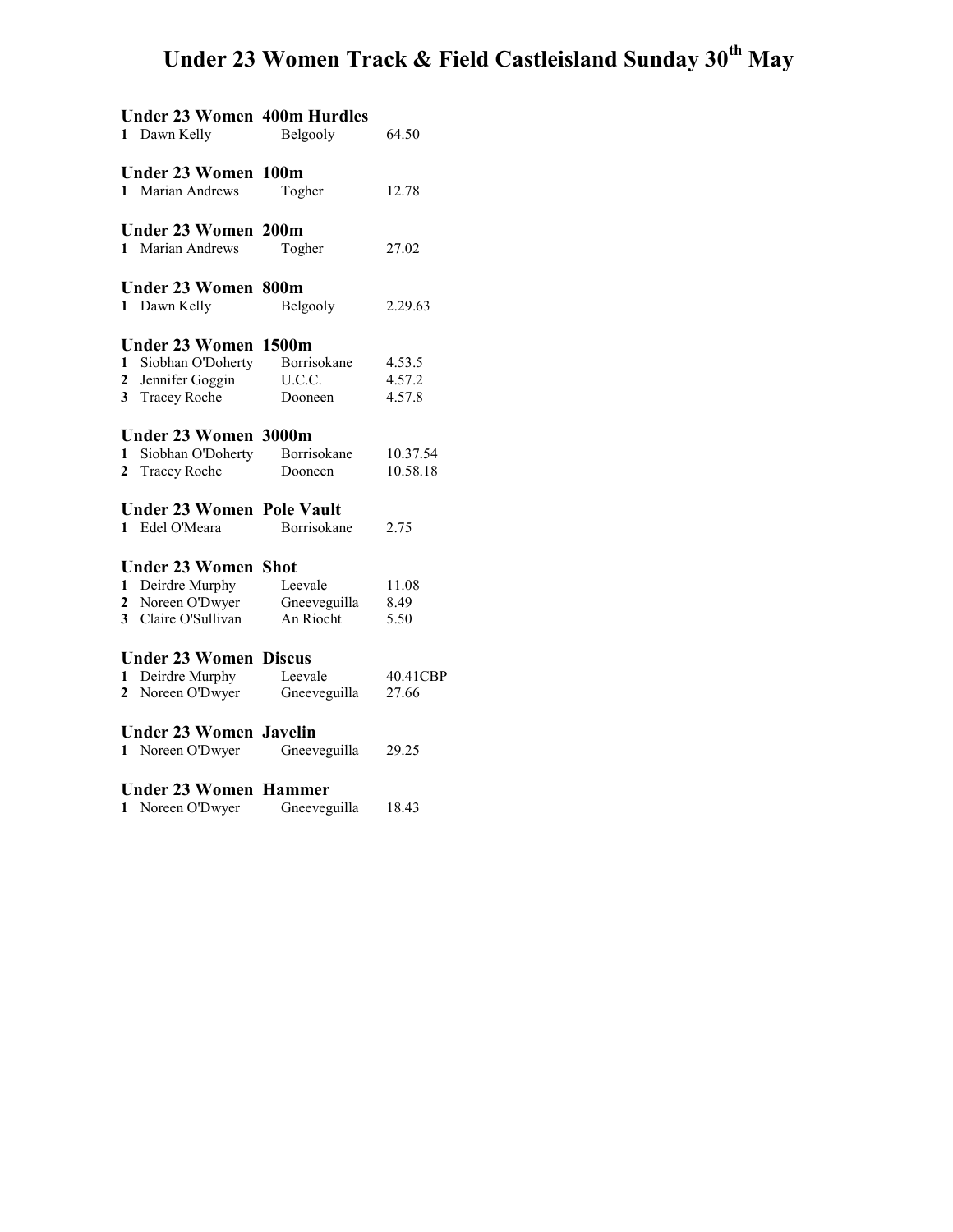### Masters Men Track & Field Castleisland Sunday 30<sup>th</sup> May

|                         | Men Over 40 100m                 |                        |          |
|-------------------------|----------------------------------|------------------------|----------|
| 1                       | Richard McArthur                 | Ind Clare              | 12.02    |
| 2                       | Willie Dom O'Connor              | An Riocht              | 12.91    |
| 3 <sup>1</sup>          | Daithe O'Murchu                  | Liscarroll             | 13.03    |
|                         |                                  |                        |          |
|                         | Men Over 40 200m                 |                        |          |
|                         |                                  |                        |          |
| 1                       | Kieran Leahy                     | Waterford              | 24.10    |
| $\overline{2}$          | Richard McArthur                 | Ind Clare              | 24.88    |
| 3                       | Colm Rottery                     | Gneeveguilla           | 25.07    |
|                         |                                  |                        |          |
|                         | Men Over 40 400m                 |                        |          |
| 1                       | Kieran Leahy                     | Waterford              | 54.88    |
| $\overline{2}$          | Daithe O'Murchu                  | Liscarroll             | 59.98    |
| 3 <sup>1</sup>          | Neilus Daly                      | <b>Tralee Harriers</b> | 1.03.51  |
|                         |                                  |                        |          |
|                         | Men Over 40 800m                 |                        |          |
| 1                       | Ray Flanagan                     | Bilboa                 | 2.09.92  |
| 2                       | Ger Keane                        | An Riocht              | 2.16.12  |
| 3                       | Declan Coakley                   | Skibbereen             | 2.31.21  |
|                         |                                  |                        |          |
|                         | Men Over 40 3000m                |                        |          |
| 1                       | Colm Rottery                     | Gneeveguilla           | 9.28.87  |
|                         | Denis McCarthy                   | East Cork              |          |
| 2<br>3                  |                                  | West Waterford         | 9.30.17  |
|                         | Gary McCormack                   |                        | 10.06.37 |
|                         |                                  |                        |          |
|                         | Men Over 40 High Jump            |                        |          |
| 1                       | John Murphy                      | Liscarroll             | 1.50     |
| $\mathbf{2}$            | Larry O'Grady                    | Bilboa                 | 1.45     |
| 3                       | Michael Hornibrook               | Liscarroll             | 1.25     |
|                         |                                  |                        |          |
|                         | Men Over 40 Long Jump            |                        |          |
| 1                       | Willie Dom O'Connor An Riocht    |                        | 5.07     |
| $\mathbf{2}$            | Larry O'Grady                    | Bilboa                 | 4.76     |
| 3                       | Michael Hornibrook Liscarroll    |                        | 4.03     |
|                         |                                  |                        |          |
|                         | <b>Men Over 40</b><br>Shot       |                        |          |
| 1                       | John O'Dea                       | Dundrum                | 10.80    |
|                         | 2 Paul Mullins                   | Tralee Harriers        | 9.37     |
| 3                       | Tim McSweeney                    | <b>Blarney Innis</b>   | 9.03     |
|                         |                                  |                        |          |
|                         | <b>Men Over 40 Discus</b>        |                        |          |
| 1                       | Paul Mullins                     | <b>Tralee Harriers</b> | 29.85    |
| $\mathbf{2}$            | John O'Dea                       | Dundrum                | 22.80    |
|                         | 3 Dan McGrath                    | West Waterford         | 20.82    |
|                         |                                  |                        |          |
|                         | <b>Men Over 40 Javelin</b>       |                        |          |
| 1                       | Daithe O'Murchu                  | Liscarroll             |          |
|                         |                                  | Dundrum                | 34.05    |
| 2                       | John O'Dea                       |                        | 32.75    |
| 3                       | Ger Flanagan                     | Youghal                | 21.91    |
|                         | <b>Men Over 40 56Lb Distance</b> |                        |          |
| 1                       | John O'Dea                       | Dundrum                | 6.48     |
| 2                       |                                  |                        | 5.36     |
|                         | Tim McSweeney                    | <b>Blarney Innis</b>   |          |
|                         | Men Over 40 4 x 100m Relay       |                        |          |
| 1                       |                                  | <b>Tralee Harriers</b> | 51.57    |
| $\overline{\mathbf{c}}$ |                                  | West Waterford         | 51.99    |
| 3                       |                                  | Liscarroll             | 52.98    |
|                         |                                  |                        |          |

#### Men Over 45 100m

| 1 Brendan Moran    | West Waterford 11.90  |       |
|--------------------|-----------------------|-------|
| 2 Pat Canty        | Tralee Harriers 12.20 |       |
| 3 Gerard O'Connell | Liscarroll            | 13.10 |
|                    |                       |       |

#### Men Over 45 400m

| 1 Denis McSweeney   | An Riocht           | 1.01.58 |
|---------------------|---------------------|---------|
| 2 Martin O'Sullivan | <b>Ballincollig</b> | 1.05.94 |

#### Men Over 45 800m

| 1 Larry Kennedy | Waterford                  | 2.12.99 |
|-----------------|----------------------------|---------|
| 2 James Sexton  | K. Murry Ib/N Cl $2.20.57$ |         |
| 3 Mike O'Shea   | Iveragh                    | 2.25.70 |

#### Men Over 45 3000m

| 1 Larry Kennedy | Waterford               | 9.41.03 |
|-----------------|-------------------------|---------|
| 2 Tommy Murphy  | Skibbereen              | 9.43.13 |
| 3 James Sexton  | K.Murry Ib/N Cl 9.49.36 |         |

#### Men Over 45 High Jump

| 1 Frank Stam     | Leevale              | 1.45 |
|------------------|----------------------|------|
| 2 Patsy O'Connor | Tralee Harriers 1.40 |      |
| 3 Pat Canty      | Tralee Harriers 1.35 |      |

#### Men Over 45 Long Jump

| 1 Pat Canty         | Tralee Harriers 4.76 |      |
|---------------------|----------------------|------|
| 2 Gerard O'Connell  | Liscarroll           | 4.34 |
| 3 Martin O'Sullivan | <b>Ballincollig</b>  | 4.07 |

#### Men Over 45 Shot

| 1 Patsy O'Connor | <b>Tralee Harriers</b> | 12.04 |
|------------------|------------------------|-------|
| 2 Frank Stam     | Leevale                | 9.60  |

### 3 Martin Fitzpatrick St Mary's (Cl) 9.40

#### Men Over 45 Discus

| 1 Patsy O'Connor | Tralee Harriers | 33.49 |
|------------------|-----------------|-------|
| 2 Frank Stam     | Leevale         | 32.21 |
| 3 Denis Brosnan  | Gneeveguilla    | 26.41 |

#### Men Over 45 Javelin

| 1 Patsy O'Connor | Tralee Harriers 44.97 |       |
|------------------|-----------------------|-------|
| 2 Frank Stam     | Leevale               | 30.93 |
| 3 Denis Brosnan  | Gneeveguilla          | 29.39 |

#### Men Over 45 56Lb Distance

| Martin Fitzpatrick | St Mary's (Cl) | 5.65 |
|--------------------|----------------|------|
| 2 Denis Brosnan    | Gneeveguilla   | 4.25 |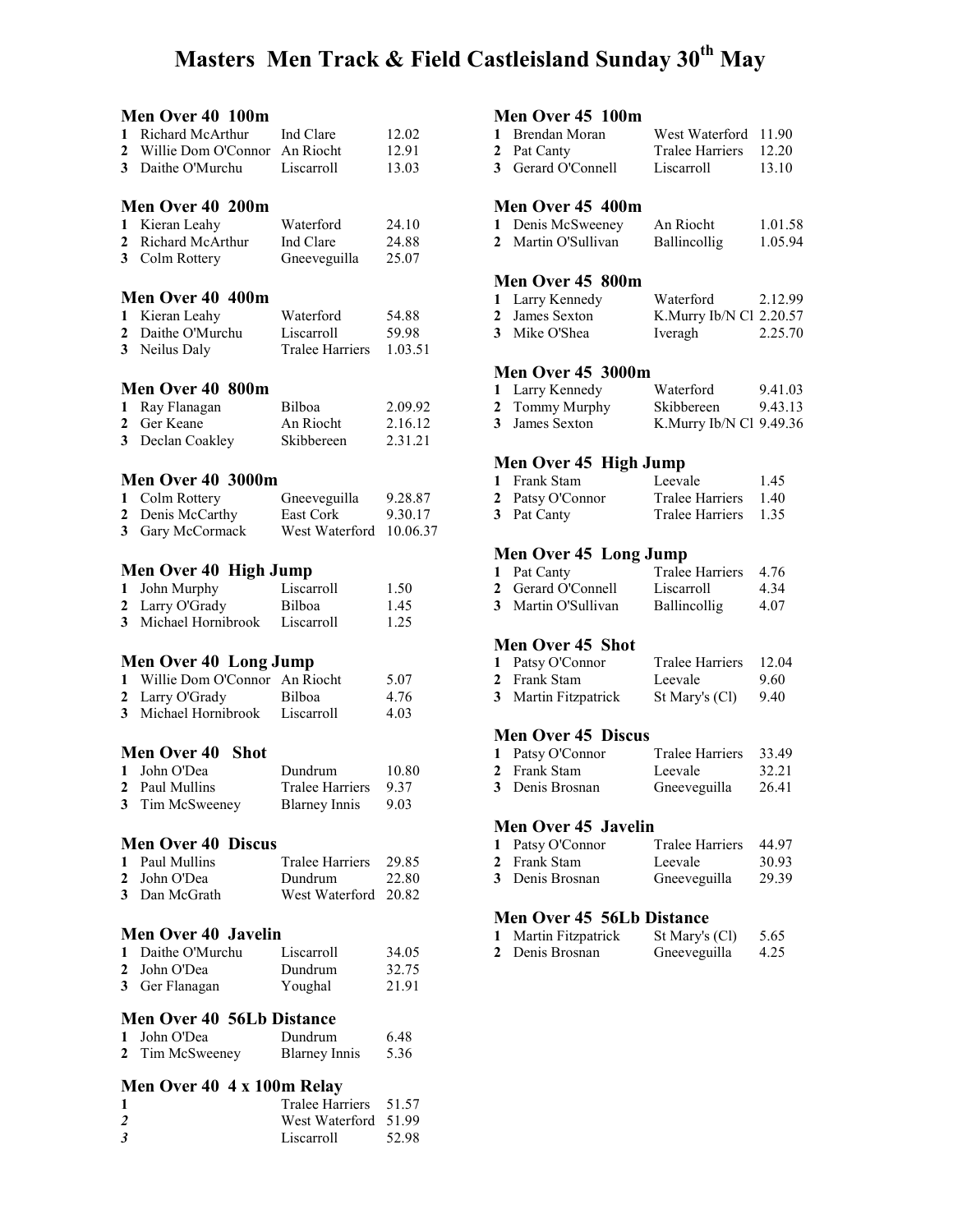# Masters Men Track & Field Castleisland Sunday 30<sup>th</sup> May

|                              | Men Over 50 100m<br>1 James O'Hare                                           | Limerick                                                      | 12.70                            |
|------------------------------|------------------------------------------------------------------------------|---------------------------------------------------------------|----------------------------------|
| 1<br>$\mathbf{2}$            | Men Over 50 200m<br>James O'Hare<br>Joe Gough<br>3 Liam Horgan               | Limerick<br>West Waterford 27.27<br>Leevale                   | 26.79<br>35.41                   |
| $\mathbf{1}$                 | Men Over 50 400m<br>Joe Gough<br>2 Patrick O'Riordan<br>3 Liam Horgan        | West Waterford 59.75<br>St Brendan's $(Ky)1.09.57$<br>Leevale | 1.19.08                          |
| $\mathbf{2}$                 | Men Over 50 800m<br>1 Patrick O'Shea<br>John Quigley                         | Iveragh<br>Eagle                                              | 2.30.59<br>2.44.63               |
|                              | <b>Men Over 50 3000m</b><br>1 Patrick O'Shea<br>2 Tom Turner<br>3 Joe Feeney | Iveragh<br>Tulla<br>An Riocht                                 | 10.03.94<br>10.27.89<br>10.47.20 |
| 1<br>$\mathbf{2}$            | Men Over 50 High Jump<br>Patrick O'Riordan<br>Liam O'Dwyer                   | St Brendan's (Ky)1.25<br>Dundrum                              | 1.15                             |
|                              | Men Over 50 Long Jump<br>1 Patrick O'Riordan                                 | St Brendan's (Ky)4.11                                         |                                  |
|                              | <b>Men Over 50 Shot</b><br>1 Liam O'Dwyer                                    | Dundrum                                                       | 6.90                             |
| 1                            | <b>Men Over 50 Discus</b><br>John Quigley                                    | Eagle                                                         | 18.76                            |
| 1                            | <b>Men Over 50 Javelin</b><br>John Quigley<br>2 Liam O'Dwyer                 | Eagle<br>Dundrum                                              | 22.75<br>18.02                   |
| $\mathbf{1}$<br>$\mathbf{2}$ | <b>Men Over 50 56Lb Distance</b><br>Gerry O'Connell<br>Liam O'Dwyer          | Marian<br>Dundrum                                             | 5.94<br>4.06                     |
|                              | Men Over 50 Inter County 4 x 100m Relay                                      |                                                               |                                  |

|                | Cork      | 57.00 |
|----------------|-----------|-------|
| $\overline{2}$ | Tipperary | 58.60 |

### Men Over 55 100m

|                              | ічісіі Оуег ээ тоош                           |                              |          |  |
|------------------------------|-----------------------------------------------|------------------------------|----------|--|
| 1                            | <b>Brendan Dennehy</b>                        | <b>Rising Sun</b>            | 12.88    |  |
| $\mathbf{2}$                 | Thomas Maguire                                | Nenagh Oly                   | 13.41    |  |
| 3 <sup>7</sup>               | <b>Eddie Greene</b>                           | Dundrum                      | 15.07    |  |
|                              | Men Over 55 200m                              |                              |          |  |
|                              |                                               |                              |          |  |
| 1                            | <b>Brendan Dennehy</b><br><b>Eddie Greene</b> | <b>Rising Sun</b><br>Dundrum | 26.37    |  |
| $\mathbf{2}$<br>$\mathbf{3}$ | Dick Browne                                   | Dundrum                      | 31.33    |  |
|                              |                                               |                              | 31.83    |  |
|                              | Men Over 55 400m                              |                              |          |  |
| 1                            | Jim Murray                                    | <b>Rising Sun</b>            | 1.04.37  |  |
| $\mathbf{2}$                 | Donal Crowley                                 | <b>Tralee Harriers</b>       | 1.06.80. |  |
|                              | 3 Dick Browne                                 | Dundrum                      | 1.12.40  |  |
|                              |                                               |                              |          |  |
|                              | Men Over 55 800m                              |                              |          |  |
|                              | 1 Donal Crowley                               | <b>Tralee Harriers</b>       | 2.50.43  |  |
| 2                            | William O'Mahony                              | Midleton                     | 2.53.50  |  |
| $\mathbf{3}$                 | Jerry Murphy                                  | Leevale                      | 2.56.80  |  |
|                              |                                               |                              |          |  |
|                              | <b>Men Over 55 3000m</b>                      |                              |          |  |
|                              | 1 Jerry Murphy                                | Leevale                      | 11.21.55 |  |
|                              |                                               |                              |          |  |
|                              | Men Over 55 High Jump                         |                              |          |  |
|                              | 1 Brendan Dennehy                             | <b>Rising Sun</b>            | 1.45     |  |
| $\mathbf{2}$                 | George Maguire                                | Nenagh Oly                   | 1.20     |  |
| 3                            | Dick Browne                                   | Dundrum                      | 1.15     |  |
|                              |                                               |                              |          |  |
|                              | Men Over 55 Long Jump                         |                              |          |  |
|                              | 1 Brendan Dennehy                             | <b>Rising Sun</b>            | 4.70     |  |
| $\mathbf{2}$                 | Donal Crowley                                 | <b>Tralee Harriers</b>       | 4.03     |  |
| 3 <sup>7</sup>               | George Maguire                                | Nenagh Oly                   | 3.91     |  |
|                              |                                               |                              |          |  |
|                              | Men Over 55 Shot                              |                              |          |  |
| 1                            | Michael Kelly                                 | Nenagh Oly                   | 10.18    |  |
| $\mathbf{2}$                 | George Maguire                                | Nenagh Oly                   | 8.12     |  |
| 3                            | <b>Eddie Greene</b>                           | Dundrum                      | 7.01     |  |
|                              |                                               |                              |          |  |
|                              | <b>Men Over 55</b><br><b>Discus</b>           |                              |          |  |
| 1                            | Michael Kelly                                 | Nenagh Oly                   | 27.28    |  |
| $\overline{2}$               | George Maguire                                | Nenagh Oly                   | 19.77    |  |
| Men Over 55 Javelin          |                                               |                              |          |  |
|                              |                                               |                              |          |  |
| 1<br>$\overline{2}$          | George Maguire                                | Nenagh Oly                   | 29.85    |  |
|                              | Michael Kelly                                 | Nenagh Oly                   | 29.30    |  |
|                              | Men Over 55 56Lb Distance                     |                              |          |  |
| 1                            |                                               | East Cork                    |          |  |
| $\mathbf 2$                  | <b>Batt McHugh</b>                            |                              | 8.84     |  |
|                              | Michael Kelly                                 | Nenagh Oly                   | 8.45     |  |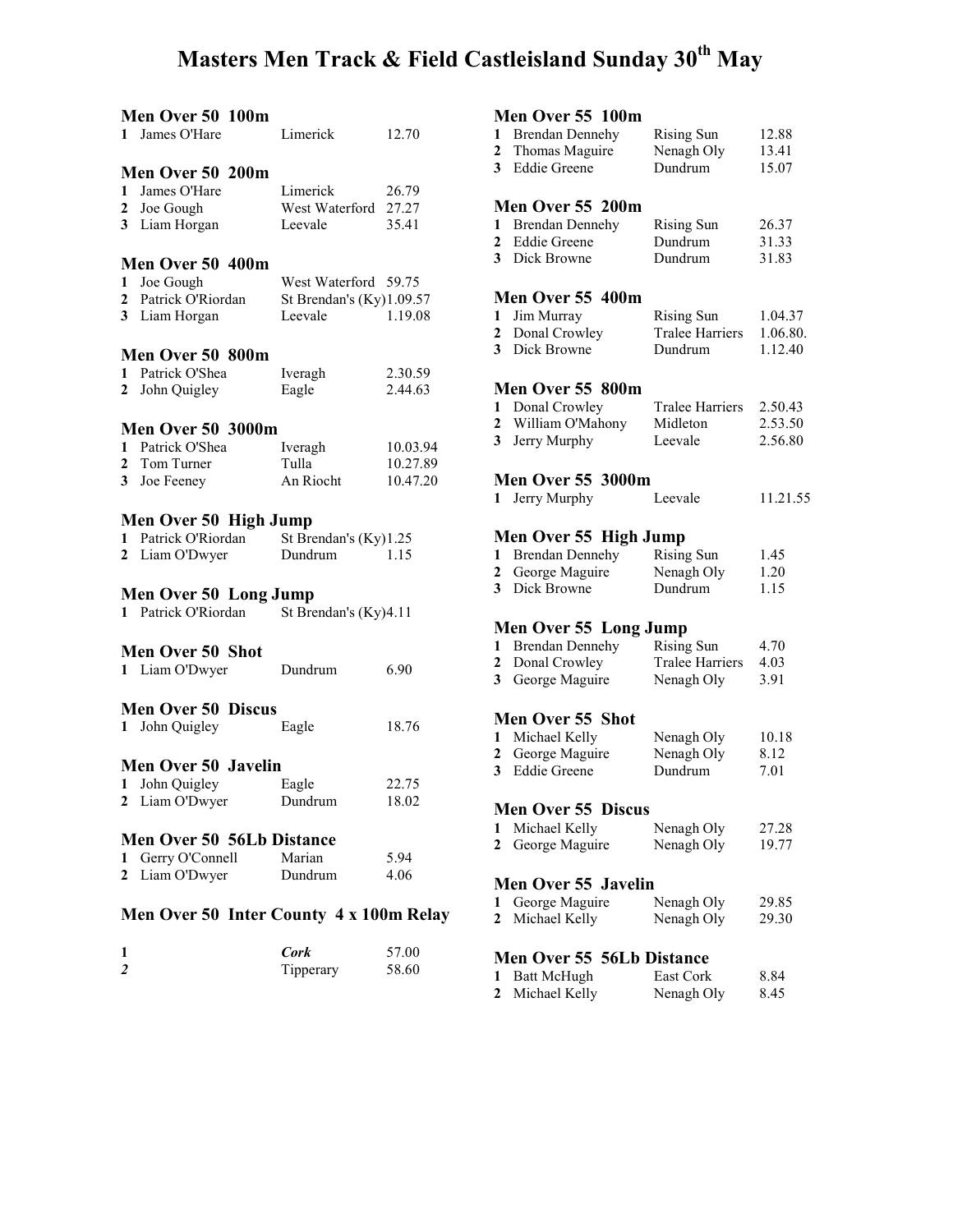# Masters Men Track & Field Cork Castleisland Sunday 30<sup>th</sup> May

| Men Over 60 100m<br>1 Con O'Donovan          | Rising Sun             | 13.56    |  |  |  |  |  |
|----------------------------------------------|------------------------|----------|--|--|--|--|--|
|                                              |                        |          |  |  |  |  |  |
| Men Over 60 200m                             |                        |          |  |  |  |  |  |
| 1 Con O'Donovan                              | <b>Rising Sun</b>      |          |  |  |  |  |  |
| 2 Mike Browne                                | Gneeveguilla           |          |  |  |  |  |  |
| Men Over 60 400m                             |                        |          |  |  |  |  |  |
|                                              |                        |          |  |  |  |  |  |
| Jim O'Shea<br>$\mathbf{1}$                   | Farranfore M.V 1.13.49 |          |  |  |  |  |  |
| 2 Mike Browne                                | Gneeveguilla           | 1.18.74  |  |  |  |  |  |
| Men Over 60 800m                             |                        |          |  |  |  |  |  |
| Mike Browne<br>1                             | Gneeveguilla           | 2.54.55  |  |  |  |  |  |
|                                              |                        | 3.05.82  |  |  |  |  |  |
| 2 Ted Feehan                                 | Gneeveguilla           |          |  |  |  |  |  |
| 3 George Webb                                | <b>Rising Sun</b>      |          |  |  |  |  |  |
| Men Over 60 3000m                            |                        |          |  |  |  |  |  |
| 1 Mike Browne                                | Gneeveguilla           | 11.41.87 |  |  |  |  |  |
| 2 Ted Feehan                                 | Gneeveguilla           | 11.46.50 |  |  |  |  |  |
| 3 George Webb                                |                        | 12.48.05 |  |  |  |  |  |
|                                              | <b>Rising Sun</b>      |          |  |  |  |  |  |
| Men Over 60 High Jump                        |                        |          |  |  |  |  |  |
| 1 Jim O'Shea                                 | Farranfore M.V         | 1.30     |  |  |  |  |  |
| $\mathbf{2}$<br>Joe McSweeney                | Emerald                | 1.20     |  |  |  |  |  |
|                                              |                        |          |  |  |  |  |  |
| Men Over 60 Long Jump                        |                        |          |  |  |  |  |  |
| 1 Con O'Donovan                              | Rising Sun             | 4.30     |  |  |  |  |  |
| 2 Joe McSweeney                              | Emerald                | 4.17     |  |  |  |  |  |
|                                              |                        |          |  |  |  |  |  |
| George Webb<br>3 <sup>7</sup>                | <b>Rising Sun</b>      | 2.98     |  |  |  |  |  |
| <b>Men Over 60 Shot</b>                      |                        |          |  |  |  |  |  |
| 1 Con O'Donovan                              | <b>Rising Sun</b>      | 8.04     |  |  |  |  |  |
|                                              |                        |          |  |  |  |  |  |
| <b>Men Over 60 Discus</b>                    |                        |          |  |  |  |  |  |
| 1 Joe McSweeney                              | Emerald                | 26.66    |  |  |  |  |  |
|                                              |                        |          |  |  |  |  |  |
| Men Over 60 Javelin                          |                        |          |  |  |  |  |  |
| 1 Joe McSweeney                              | Emerald                | 27.38    |  |  |  |  |  |
| 2 Tim Fitzpatrick                            | Liscarroll             | 19.31    |  |  |  |  |  |
|                                              |                        |          |  |  |  |  |  |
| Men Over 60 28Lb Distance                    |                        |          |  |  |  |  |  |
| 1 Tim Fitzpatrick                            | Liscarroll             | 7.33     |  |  |  |  |  |
| Michael O'Sullivan An Riocht<br>$\mathbf{2}$ |                        | 6.43     |  |  |  |  |  |
|                                              |                        |          |  |  |  |  |  |
|                                              |                        |          |  |  |  |  |  |
|                                              |                        |          |  |  |  |  |  |
| Men Over 65 100m                             |                        |          |  |  |  |  |  |
| 1 Dinny O'Connor                             | Gneeveguilla           | 21.86    |  |  |  |  |  |
|                                              |                        |          |  |  |  |  |  |
|                                              |                        |          |  |  |  |  |  |
| Men Over 65 200m                             |                        |          |  |  |  |  |  |
| 1 Tony Buckley                               | Gneeveguilla           |          |  |  |  |  |  |
|                                              |                        |          |  |  |  |  |  |
| Men Over 65 400m                             |                        |          |  |  |  |  |  |
| Tony Buckley<br>$\mathbf{1}$                 | Gneeveguilla           | 1.21.28  |  |  |  |  |  |

|                | Men Over 65 800m                                                                                 |                        |          |
|----------------|--------------------------------------------------------------------------------------------------|------------------------|----------|
| 1              | Tony Buckley                                                                                     | Gneeveguilla           | 3.04.24  |
| $\overline{2}$ | Jack Bergin                                                                                      | Clonmel                | 3.34.75  |
|                |                                                                                                  |                        |          |
|                | <b>Men Over 65 3000m</b>                                                                         |                        |          |
| 1              | Tony Buckley                                                                                     | Gneeveguilla           | 11.22.24 |
|                |                                                                                                  |                        |          |
|                |                                                                                                  |                        |          |
|                | Men Over 65 Shot                                                                                 |                        |          |
|                | 1 Martin McDonagh                                                                                | <b>Tralee Harriers</b> | 9.75     |
| 2              | Joe Hogan                                                                                        | <b>Rising Sun</b>      | 7.27     |
| 3              | <b>Brendan Ashe</b>                                                                              | Gneeveguilla           | 6.83     |
|                |                                                                                                  |                        |          |
|                | <b>Men Over 65 Discus</b>                                                                        |                        |          |
| $\mathbf{1}$   | Martin McDonagh                                                                                  | <b>Tralee Harriers</b> | 28.53    |
| $\mathbf{2}$   | Joe Hogan                                                                                        | <b>Rising Sun</b>      | 20.57    |
| 3              | Brendan Ashe                                                                                     | Gneeveguilla           | 16.59    |
|                |                                                                                                  |                        |          |
|                | Men Over 65 Javelin                                                                              |                        |          |
| 1              | Martin McDonagh                                                                                  | <b>Tralee Harriers</b> | 24.90    |
|                |                                                                                                  |                        |          |
| $\mathbf{2}$   | Joe Hogan                                                                                        | <b>Rising Sun</b>      | 1620.00  |
| 3              | <b>Brendan Ashe</b>                                                                              | Gneeveguilla           | 15.90    |
|                |                                                                                                  |                        |          |
|                | Men Over 65 28Lb Distance                                                                        |                        |          |
| 1              | Martin McDonagh                                                                                  | <b>Tralee Harriers</b> | 8.76     |
| 2              | Joe Hogan                                                                                        | <b>Rising Sun</b>      | 7.38     |
|                |                                                                                                  |                        |          |
|                |                                                                                                  |                        |          |
|                |                                                                                                  |                        |          |
|                |                                                                                                  |                        |          |
|                | Men Over 70 400m                                                                                 |                        |          |
|                |                                                                                                  |                        |          |
|                | 1 Willie Neenan                                                                                  | Millstreet             | 1.26.35  |
|                |                                                                                                  |                        |          |
|                | <b>Men Over 70 3000m</b>                                                                         |                        |          |
|                | 1 Willie Neenan                                                                                  | Millstreet             | 12.56.81 |
|                |                                                                                                  |                        |          |
|                | Men Over 70 High Jump                                                                            |                        |          |
|                | 1 Michael O'Beirne                                                                               | Dundrum                | 1.10     |
|                |                                                                                                  |                        |          |
|                |                                                                                                  |                        |          |
|                | Men Over 70 Shot                                                                                 | Farranfore M.V 9.76    |          |
|                | 1 Ed Mulcahy                                                                                     |                        |          |
|                |                                                                                                  |                        |          |
|                | <b>Men Over 70 Discus</b>                                                                        |                        |          |
|                | 1 Ed Mulcahy                                                                                     | Farranfore M.V 23.43   |          |
|                |                                                                                                  |                        |          |
|                | Men Over 70 Javelin                                                                              |                        |          |
| 1              |                                                                                                  |                        | 21.90    |
|                | Michael O'Beirne Dundrum<br>2 Ed Mulcahy                                                         | Farranfore M.V 21.89   |          |
|                |                                                                                                  |                        |          |
|                |                                                                                                  |                        |          |
|                | Men Over 70 28Lb Distance<br>1 Ed Mulcahy Farranfore M.V 8.92<br>2 Michael O'Beirne Dundrum 7.02 |                        |          |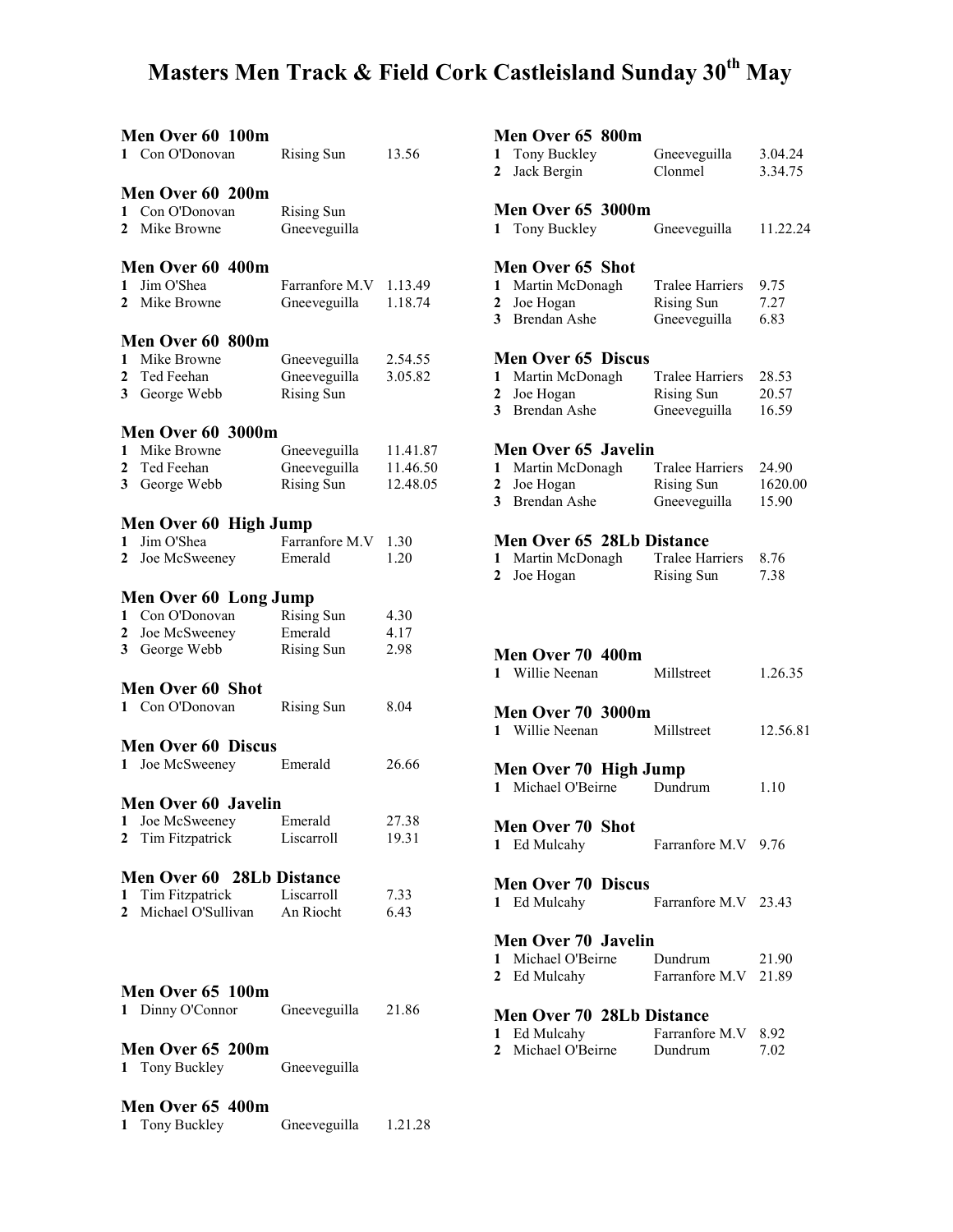### Masters Women Track & Field Cork Castleisland Sunday 30<sup>th</sup>

### **Women Over 35 100m**<br>1 Liz Coomey Bandon 1 Liz Coomey Bandon 13.88<br>2 Agnes Hurley Grange Fermoy 14.82 Grange Fermoy 14.82 3 Josephine Hickey Gneeveguilla 15.22 **Women Over 35 200m**<br>1 Liz Coomey Bandon 1 Liz Coomey Bandon 29.29 2 Agnes Hurley Grange Fermoy 32.52 3 Ita Doherty Ennis Track 33.01 **Women Over 35 800m**<br>1 Margo Dinan St Finbarr's 1 Margo Dinan St Finbarr's 2.35.21 2 Carmel McCarthy Bandon 2.43.90 3 Ita Doherty Ennis Track 3.10.40 Women Over 35 3000m 1 Carmel McCarthy Bandon 10.56.01<br>2 Kate Moyna An Riocht 11.46.59 2 Kate Moyna<br>
2 Kate Moyna<br>
2 An Riocht 11.46.59<br>
2 Margo Dinan<br>
2 St Finbarr's 12.38.27 3 Margo Dinan Women Over 35 Long Jump<br>1 Josephine Hickey Gneeveguilla 1 Josephine Hickey Gneeveguilla 4.32 2 Agnes Hurley Grange Fermoy 3.50. 3 Cathy O'Connell Liscarroll 2.85 Women Over 35 Shot 1 Shelia Fitzpatrick Gneeveguilla 9.58 2 Liz Coomey Bandon 8.63 3 Josephine Hickey Gneeveguilla 8.41 **Women Over 35 Discus**<br>1 Shelia Fitzpatrick Gneeveguilla 1 Shelia Fitzpatrick Gneeveguilla 21.31<br>2 Regina Prenderville Farranfore M.V 15.95 2 Regina Prenderville 3 Cathy O'Connell Liscarroll 14.26 Women Over 35 Javelin 1 Shelia Fitzpatrick Gneeveguilla 15.32<br>2 Cathy O'Connell Liscarroll 13.84 2 Cathy O'Connell Liscarroll 13.84 Women Over 35 Hammer<br>1 Liz Coomey Bandon 1 Liz Coomey Bandon 19.90. 2 Regina Prenderville Farranfore M.V 15.27 Women Over 35 4 x 100m Relay 1 Gneeveguilla 61.95

#### Women Over 40 800m

| 1 Eilis Ni Hoada     | West Waterford 2.39.85 |         |
|----------------------|------------------------|---------|
| 2 Catherine O'Rourke | St Finbarr's           | 2.47.87 |
| 3 Regina Burton      | St Finbarr's           | 2.53.32 |

#### Women Over 40 3000m

| 1 Catherine O'Rourke | St Finbarr's | 11.46.85 |
|----------------------|--------------|----------|
| 2 Rergina Burton     | St Finbarr's | 12.13.80 |

#### Women Over 40 High Jump

1 Breeda Barrett Gneeveguilla 1.15

#### Women Over 40 Long Jump

1 Maura McCarthy Bantry 4.00

#### Women Over 40 Shot

| 1 Marie O'Leary   | An Riocht            | 7.47 |
|-------------------|----------------------|------|
| 2 Martina O'Shea  | Bantry               | 7.14 |
| 3 Geraldine Moran | <b>Blarney Innis</b> | 6.23 |

#### Women Over 40 Discus

| 1 Marie O'Leary   | An Riocht            | 19.98 |
|-------------------|----------------------|-------|
| 2 Geraldine Moran | <b>Blarney Innis</b> | 18.10 |
| 3 Martina O'Shea  | <b>Bantry</b>        | 15.64 |

#### Women Over 40 Javelin

|  | Marie O'Leary | An Riocht | 14.53 |
|--|---------------|-----------|-------|
|--|---------------|-----------|-------|

#### Women Over 40 Hammer

| 1 Martina O'Shea  | Bantry               | 15.41 |
|-------------------|----------------------|-------|
| 2 Geraldine Moran | <b>Blarney Innis</b> | 14.51 |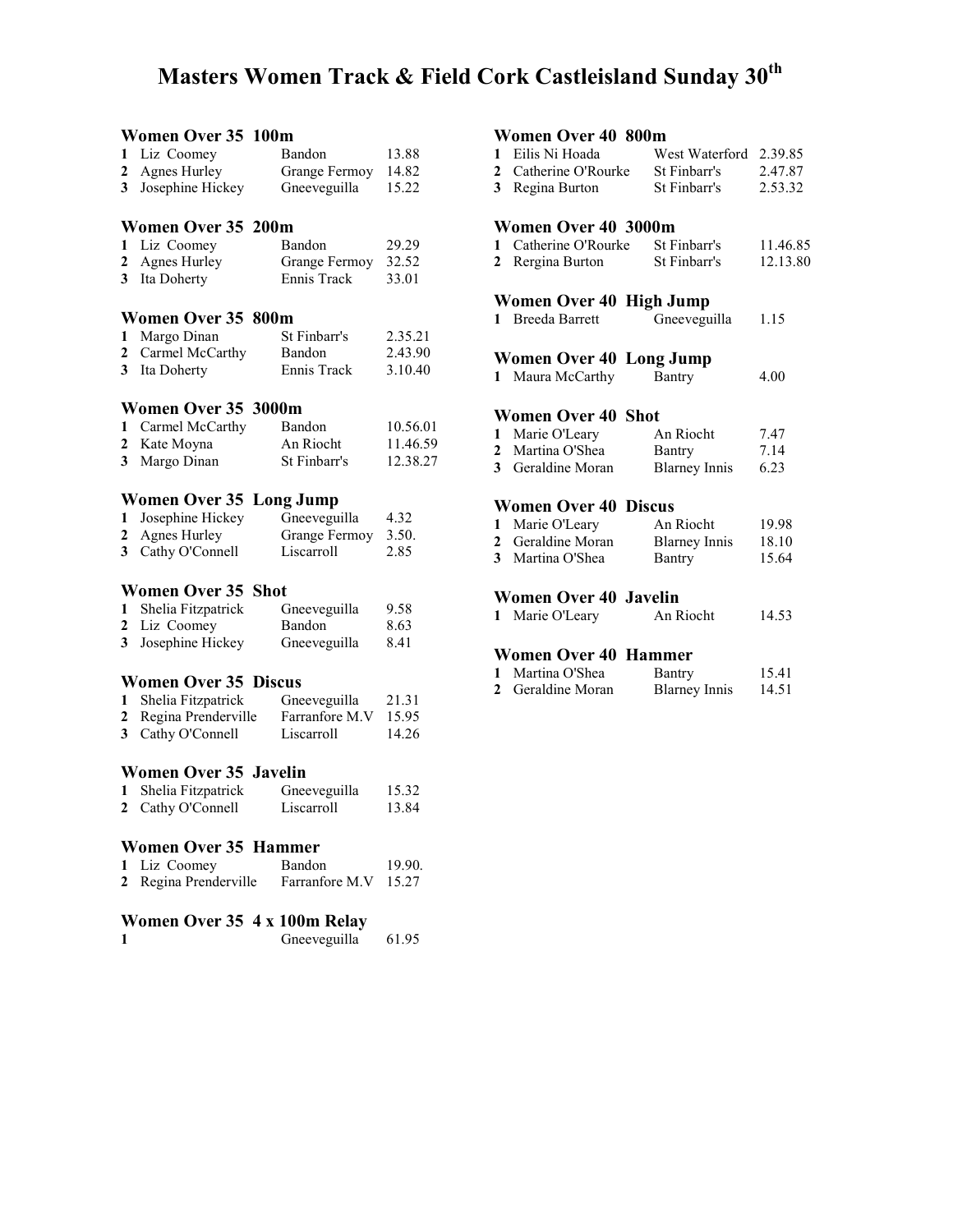# Masters Women Track & Field Castleisland Sunday 30<sup>th</sup> May

|   | Women Over 45 100m<br>1 Ebhana Finnegan<br>2 Marie Walsh<br>3 Ann Ladden                                                     | Rising Sun<br>An Riocht<br>Farranfore M.V 16.42 | 15.78<br>16.40     |
|---|------------------------------------------------------------------------------------------------------------------------------|-------------------------------------------------|--------------------|
| 1 | Women Over 45 200m<br>Ebhana Finnegan Rising Sun<br>2 Carmel Mhic Dhonhaill West Limerick                                    |                                                 | 34.03<br>35.83     |
|   | <b>Women Over 45 800m</b><br>1 Cushla Murphy Hehir Marian<br>2 Carmel Mhic Dhonhaill West Limerick 2.57.33<br>3 Marian Lyons | St Finbarr's                                    | 2.40.73<br>3.17.01 |
|   | Women Over 45 3000m<br>1 Marian Lyons                                                                                        | St Finbarr's                                    | 13.53.37           |
|   | <b>Women Over 45 Long Jump</b><br>1 Ann Ladden<br>2 Ebhana Finnegan                                                          | Farranfore M.V 3.90<br>Rising Sun               | 2.85               |
|   | <b>Women Over 45 Shot</b><br>1 Nuala Crowley                                                                                 | Liscarroll                                      | 6.22               |
|   | <b>Women Over 45 Discus</b><br>1 Ruth Murray<br>2 Nuala Crowley                                                              | <b>Rising Sun</b><br>Liscarroll                 | 22.48<br>15.26     |
|   | <b>Women Over 45 Javelin</b><br>1 Nuala Crowley                                                                              | Liscarroll                                      | 13.68              |
|   | <b>Women Over 45 Hammer</b><br>1 Nuala Crowley<br>2 Ebhana Finnegan                                                          | Liscarroll<br><b>Rising Sun</b>                 | 19.73<br>18.60     |
|   | Women Over 50 100m<br>1 Margaret Heffernan Liscarroll<br>2 Brid McCullagh Ennis Track                                        |                                                 | 19.20<br>17.84     |
|   | Women Over 50 200m<br>1 Brid McCullagh Ennis Track<br>2 Margaret Heffernan Liscarroll                                        |                                                 | 39.49<br>40.43     |
|   | Women Over 50 800m<br>1 Margaret Heffernan                                                                                   | Liscarroll                                      | 3.55.42            |
|   | Women Over 50 3000m<br>1 Brid McCullagh                                                                                      | Ennis Track                                     | 15.27.82           |
|   | Women Over 50 High Jump<br>1 Allyson O'Neill                                                                                 | Ennis Track                                     | 1.15               |
|   | <b>Women Over 50 LongJump</b><br>1 Marie Coughlan                                                                            | Kilmihil                                        | 2.80               |

### Women Over 50 Shot

|                | WOMEN OVER 50 SHOT           |                |          |
|----------------|------------------------------|----------------|----------|
| 1              | Allyson O'Neill              | Ennis Track    | 7.76     |
| 2              | Margaret Heffernan           | Liscarroll     | 6.25     |
| 3              | <b>Ester Fitzpatrick</b>     | Liscarroll     | 5.87     |
|                |                              |                |          |
|                | <b>Women Over 50 Discus</b>  |                |          |
| 1              | <b>Ester Fitzpatrick</b>     | Liscarroll     | 14.13    |
| 2              | Marie Coughlan               | Kilmihil       | 13.22    |
| $\mathbf{3}$   | Allyson O'Neill              | Ennis Track    | 13.04    |
|                |                              |                |          |
|                | <b>Women Over 50 Javelin</b> |                |          |
| 1              | <b>Ester Fitzpatrick</b>     | Liscarroll     | 11.88    |
| 2              | Allyson O'Neill              | Ennis Track    | 11.21    |
| 3              | Marie Coughlan               | Kilmihil       | 11.00    |
|                |                              |                |          |
|                | Women Over 50                | <b>Hammer</b>  |          |
| 1              | Marie Coughlan               | Kilmihil       | 14.84    |
| 2              | <b>Ester Fitzpatrick</b>     | Liscarroll     | 13.69    |
| 3              | Ann Nagle                    | Farranfore M.V | 13.51    |
|                |                              |                |          |
|                | Women Over 55 100m           |                |          |
|                | 1 Mary Barry                 | Grange Fermoy  | 19.40    |
|                |                              |                |          |
|                | Women Over 55 200m           |                |          |
|                | 1 Mary Barry                 | Grange Fermoy  | 45.36    |
|                |                              |                |          |
|                | Women Over 55 800m           |                |          |
| 1              | Maggie Dunne                 | Grange Fermoy  | 3.26.97  |
| $\overline{2}$ | Mary Barry                   | Grange Fermoy  | 3.40.80  |
|                |                              |                |          |
|                | Women Over 55 3000m          |                |          |
|                | 1 Maggie Dunne               | Grange Fermoy  | 14.43.42 |
|                | Women Over 65 100m           |                |          |
|                |                              |                |          |
|                | 1 Pamela Buckley             | St Finbarr's   | 22.52    |
|                | Women Over 65 200m           |                |          |
|                | 1 Pamela Buckley             | St Finbarr's   | 49.45    |
|                |                              |                |          |
|                |                              |                |          |
|                |                              |                |          |
|                |                              |                |          |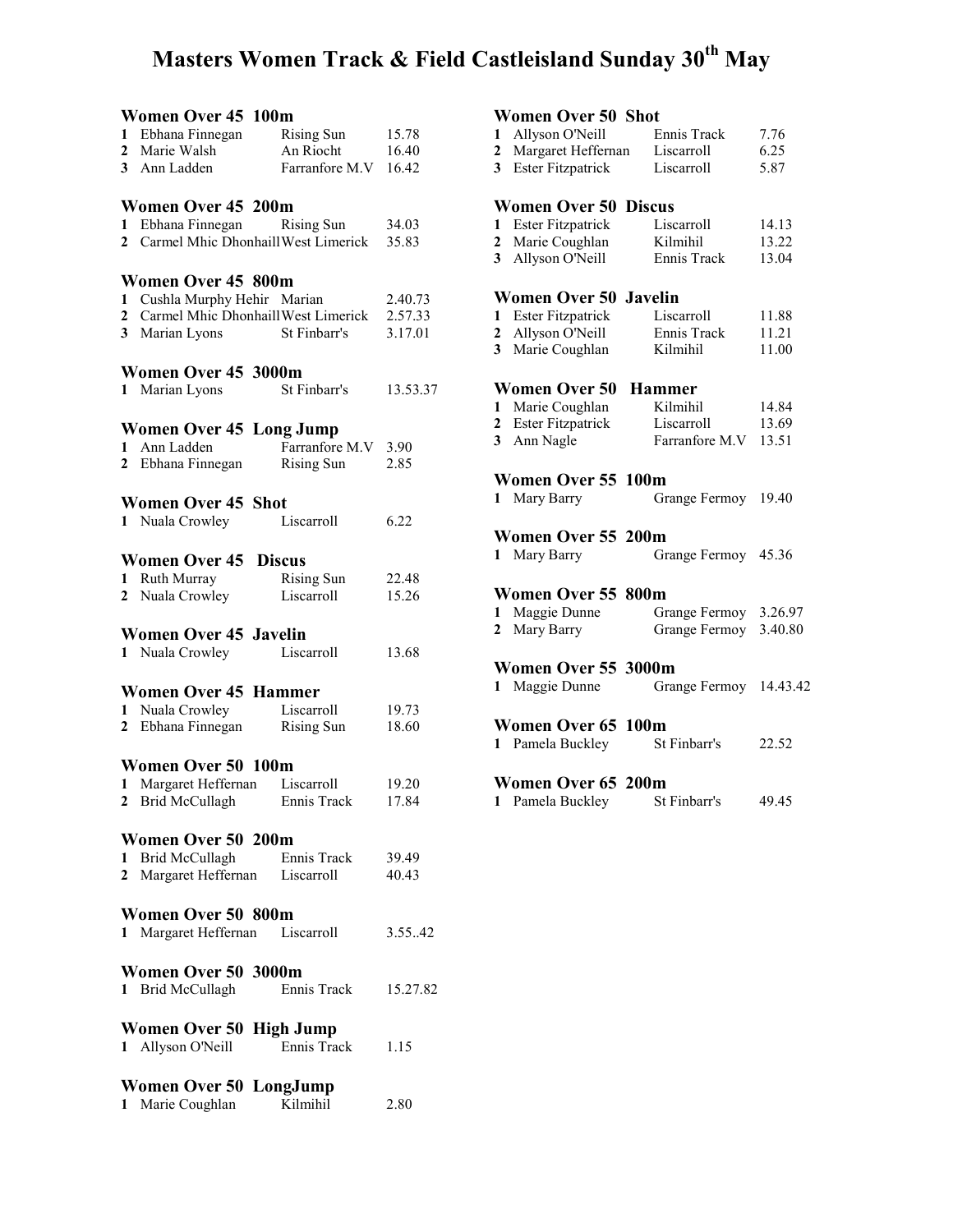### Senior Points Table

| Place                       | <b>Club</b>            | Gold                    | <b>Silver</b>           | <b>Bronze</b>           | <b>Total</b>            | <b>Points</b>  |
|-----------------------------|------------------------|-------------------------|-------------------------|-------------------------|-------------------------|----------------|
| $\mathbf{1}$                | Leevale                | 6                       | 8                       | 3                       | 17                      | 43             |
| $\overline{2}$              | Carrick on Suir        | $\overline{4}$          | $\overline{c}$          | $\mathbf{0}$            | 6                       | 20             |
| $\overline{\mathbf{3}}$     | West Waterford         | $\overline{4}$          | $\mathbf{1}$            | $\boldsymbol{0}$        | 5                       | 18             |
| $\overline{\mathbf{3}}$     | <b>Tralee Harriers</b> | $\overline{3}$          | $\overline{2}$          | $\overline{2}$          | $\overline{7}$          | 18             |
| 5                           | Borrisokane            | $\overline{2}$          | $\overline{3}$          | $\mathbf{1}$            | 6                       | 15             |
| 6                           | Belgooly               | $\overline{3}$          | $\mathbf{1}$            | $\boldsymbol{0}$        | $\overline{4}$          | 14             |
| $\overline{7}$              | Togher                 | $\overline{2}$          | $\overline{2}$          | $\overline{0}$          | $\overline{4}$          | 12             |
| 8                           | Old Abbey              | $\overline{2}$          | $\mathbf{1}$            | $\mathbf{1}$            | $\overline{4}$          | 11             |
| 9                           | An Riocht              | $\mathbf{1}$            | $\mathbf{1}$            | $\overline{2}$          | $\overline{4}$          | $\,8\,$        |
| 10                          | Limerick               | $\mathbf{1}$            | $\mathbf{1}$            | $\mathbf{1}$            | 3                       | $\overline{7}$ |
| 11                          | K.Murry Ib/N Cl        | $\mathbf{1}$            | $\mathbf{1}$            | $\boldsymbol{0}$        | $\overline{2}$          | 6              |
| 11                          | R.Stick K.Sale         | $\mathbf{1}$            | $\boldsymbol{0}$        | $\overline{2}$          | $\overline{3}$          | 6              |
| 15                          | Youghal                | $\mathbf{1}$            | $\boldsymbol{0}$        | $\mathbf{1}$            | $\overline{2}$          | 5              |
| 13                          | Spa Muckross           | $\mathbf{1}$            | $\boldsymbol{0}$        | $\mathbf{1}$            | $\overline{2}$          | 5              |
| 13                          | Marian                 | $\mathbf{1}$            | $\boldsymbol{0}$        | $\mathbf{1}$            | $\overline{2}$          | $\overline{5}$ |
| 15                          | <b>Blarney Innis</b>   | $\overline{0}$          | $\overline{2}$          | $\mathbf{1}$            | $\overline{3}$          | $\overline{5}$ |
| 17                          | $K.C.K$                | $\mathbf{1}$            | $\overline{0}$          | $\mathbf{0}$            | $\mathbf{1}$            | $\overline{4}$ |
| 17                          | Tramore                | $\mathbf 1$             | $\boldsymbol{0}$        | $\boldsymbol{0}$        | $\mathbf{1}$            | $\overline{4}$ |
| 17                          | Castleisland           | $\mathbf{1}$            | $\boldsymbol{0}$        | $\boldsymbol{0}$        | $\mathbf{1}$            | $\overline{4}$ |
| 17                          | Templemore             | $\mathbf{0}$            | $\mathbf{1}$            | $\overline{2}$          | $\overline{3}$          | $\overline{4}$ |
| 17                          | Gneeveguilla           | $\boldsymbol{0}$        | $\mathbf{1}$            | $\overline{2}$          | $\overline{\mathbf{3}}$ | $\overline{4}$ |
| 22                          | Waterford              | $\boldsymbol{0}$        | $\mathbf 1$             | $\boldsymbol{0}$        | $\mathbf{1}$            | $\sqrt{2}$     |
| 22                          | East Cork              | $\boldsymbol{0}$        | $\mathbf{1}$            | $\boldsymbol{0}$        | $\mathbf{1}$            | $\overline{2}$ |
| 22                          | Carraig na Bhfear      | $\mathbf{0}$            | $\mathbf{1}$            | $\boldsymbol{0}$        | $\mathbf{1}$            | $\overline{2}$ |
| 22                          | Iveragh                | $\mathbf{0}$            | $\boldsymbol{0}$        | $\overline{2}$          | $\overline{2}$          | $\overline{2}$ |
| 26                          | Bilboa                 | $\boldsymbol{0}$        | $\boldsymbol{0}$        | $\mathbf{1}$            | $\mathbf{1}$            | $\mathbf{1}$   |
| 26                          | Skibbereen             | $\boldsymbol{0}$        | $\boldsymbol{0}$        | $\mathbf{1}$            | $\mathbf{1}$            | $\mathbf{1}$   |
| 26                          | St Finbarr's           | $\boldsymbol{0}$        | $\boldsymbol{0}$        | 1                       | $\mathbf 1$             | $\mathbf{1}$   |
| $\boldsymbol{l}$            | <b>Cork</b>            | 15                      | 16                      | 10                      | 41                      | 102            |
| $\overline{2}$              | Kerry                  | 6                       | $\overline{\mathbf{4}}$ | $\boldsymbol{g}$        | 19                      | 41             |
| $\boldsymbol{\mathfrak{z}}$ | <b>Tipperary</b>       | 6                       | 6                       | $\overline{\mathbf{3}}$ | 15                      | 39             |
| $\boldsymbol{4}$            | <b>Waterford</b>       | 6                       | $\overline{2}$          | $\boldsymbol{\theta}$   | 8                       | 28             |
| 5                           | <b>Clare</b>           | $\overline{\mathbf{2}}$ | $\boldsymbol{l}$        | $\boldsymbol{l}$        | $\boldsymbol{4}$        | 11             |
| 6                           | <b>Limerick</b>        | $\boldsymbol{l}$        | $\boldsymbol{l}$        | $\overline{2}$          | $\boldsymbol{4}$        | 8              |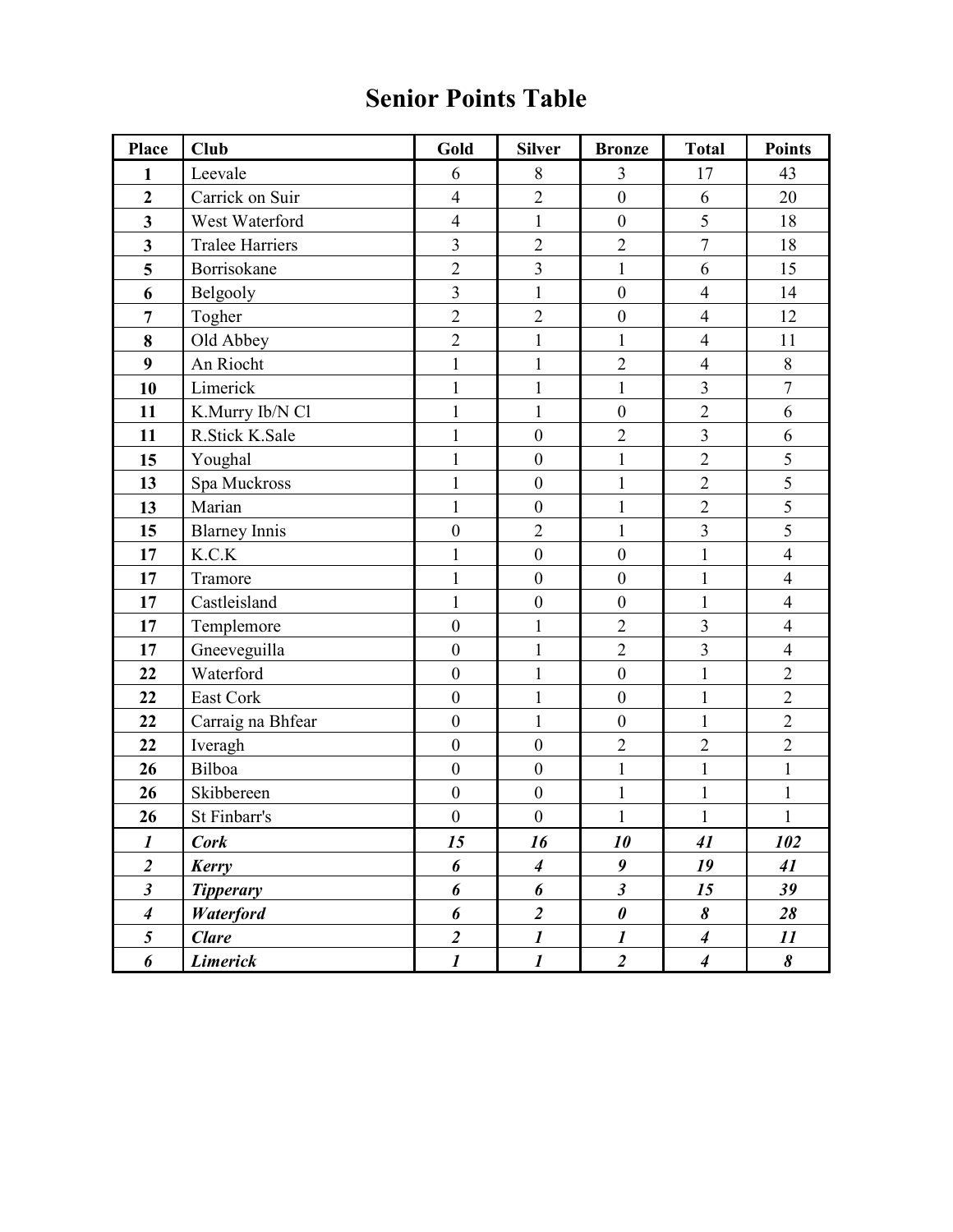## Junior Points Table

| Place                       | <b>Club</b>            | Gold                 | <b>Silver</b>               | <b>Bronze</b>               | <b>Total</b>         | <b>Points</b>    |
|-----------------------------|------------------------|----------------------|-----------------------------|-----------------------------|----------------------|------------------|
| 1                           | <b>Tralee Harriers</b> | 7                    | 6                           | $\overline{4}$              | 17                   | 44               |
| $\overline{2}$              | Ferrybank              | 9                    | $\mathbf{1}$                | $\mathbf{1}$                | 11                   | 39               |
| $\mathbf{3}$                | Belgooly               | 5                    | $\overline{4}$              | $\overline{2}$              | 11                   | 30               |
| $\overline{\mathbf{4}}$     | Farranfore M.V         | 5                    | $\boldsymbol{0}$            | $\mathbf{1}$                | 6                    | 21               |
| 5                           | Carrick on Suir        | $\overline{2}$       | $\mathbf{1}$                | $\overline{2}$              | 5                    | 12               |
| 6                           | Borrisokane            | $\mathbf{1}$         | $\overline{\mathbf{3}}$     | $\mathbf{1}$                | 5                    | 11               |
| 6                           | Leevale                | $\mathbf{1}$         | $\overline{3}$              | $\mathbf{1}$                | 5                    | 11               |
| 8                           | Marian                 | $\overline{2}$       | $\mathbf{1}$                | $\boldsymbol{0}$            | 3                    | 10               |
| $\boldsymbol{9}$            | Gneeveguilla           | $\overline{2}$       | $\boldsymbol{0}$            | $\mathbf{1}$                | $\overline{3}$       | 9                |
| 10                          | Spa Muckross           | $\mathbf{1}$         | $\mathbf{1}$                | 1                           | 3                    | $\overline{7}$   |
| 10                          | Ennis Track            | $\mathbf{1}$         | $\mathbf{1}$                | $\mathbf{1}$                | $\overline{3}$       | $\overline{7}$   |
| 10                          | Youghal                | $\mathbf{1}$         | $\mathbf{1}$                | $\mathbf{1}$                | $\overline{3}$       | $\overline{7}$   |
| 13                          | K.Murry Ib/N Cl        | $\boldsymbol{0}$     | $\overline{2}$              | $\overline{2}$              | $\overline{4}$       | 6                |
| 13                          | Carraig na Bhfear      | $\boldsymbol{0}$     | $\overline{2}$              | $\overline{2}$              | $\overline{4}$       | 6                |
| 15                          | St Mary's (Lk)         | $\mathbf{1}$         | $\boldsymbol{0}$            | $\mathbf{1}$                | $\overline{2}$       | 5                |
| 16                          | Dooneen                | $\mathbf{1}$         | $\boldsymbol{0}$            | $\overline{0}$              | $\mathbf{1}$         | $\overline{4}$   |
| 16                          | Estuary                | $\mathbf{1}$         | $\boldsymbol{0}$            | $\boldsymbol{0}$            | $\mathbf{1}$         | $\overline{4}$   |
| 16                          | Bantry                 | $\boldsymbol{0}$     | $\overline{2}$              | $\boldsymbol{0}$            | $\overline{2}$       | $\overline{4}$   |
| 16                          | Togher                 | $\boldsymbol{0}$     | $\overline{2}$              | $\boldsymbol{0}$            | $\overline{2}$       | $\overline{4}$   |
| 16                          | Old Abbey              | $\overline{0}$       | $\mathbf{1}$                | $\overline{2}$              | 3                    | $\overline{4}$   |
| 21                          | An Riocht              | $\boldsymbol{0}$     | $\mathbf{1}$                | $\mathbf{1}$                | $\overline{2}$       | $\overline{3}$   |
| 21                          | <b>Blarney Innis</b>   | $\boldsymbol{0}$     | $\mathbf{1}$                | $\mathbf{1}$                | $\overline{2}$       | 3                |
| 23                          | Slieveardagh           | $\boldsymbol{0}$     | $\mathbf{1}$                | $\boldsymbol{0}$            | $\mathbf{1}$         | $\overline{2}$   |
| 23                          | Glenbower              | $\boldsymbol{0}$     | $\mathbf{1}$                | $\boldsymbol{0}$            | $\mathbf{1}$         | $\overline{2}$   |
| 26                          | Templemore             | $\boldsymbol{0}$     | $\boldsymbol{0}$            | 1                           | $\mathbf{1}$         | $\mathbf{1}$     |
| 26                          | Ind                    | $\boldsymbol{0}$     | $\boldsymbol{0}$            | $\mathbf{1}$                | $\mathbf{1}$         | $\mathbf{1}$     |
| 26                          | Liscarroll             | $\boldsymbol{0}$     | $\boldsymbol{0}$            | $\mathbf{1}$                | $\mathbf{1}$         | $\mathbf{1}$     |
| 25                          | Fanahan McSw.          | $\boldsymbol{0}$     | $\boldsymbol{0}$            | $\mathbf{1}$                | $\mathbf{1}$         | $\mathbf{1}$     |
| $\boldsymbol{l}$            | Kerry                  | 16                   | 8                           | 8                           | 32                   | 88               |
| $\overline{2}$              | <b>Cork</b>            | $\overline{7}$       | 17                          | 11                          | 35                   | 73               |
| $\boldsymbol{\mathfrak{z}}$ | Waterford              | 9                    | $\boldsymbol{l}$            | $\boldsymbol{l}$            | 11                   | 39               |
| $\boldsymbol{4}$            | <b>Tipperary</b>       | $\boldsymbol{\beta}$ | 5                           | $\boldsymbol{4}$            | 12                   | 26               |
| 5                           | <b>Clare</b>           | $\boldsymbol{\beta}$ | $\overline{\boldsymbol{4}}$ | $\boldsymbol{\mathfrak{z}}$ | 10                   | 23               |
| 6                           | <b>Limerick</b>        | $\overline{c}$       | $\pmb{\theta}$              | $\boldsymbol{l}$            | $\boldsymbol{\beta}$ | $\boldsymbol{g}$ |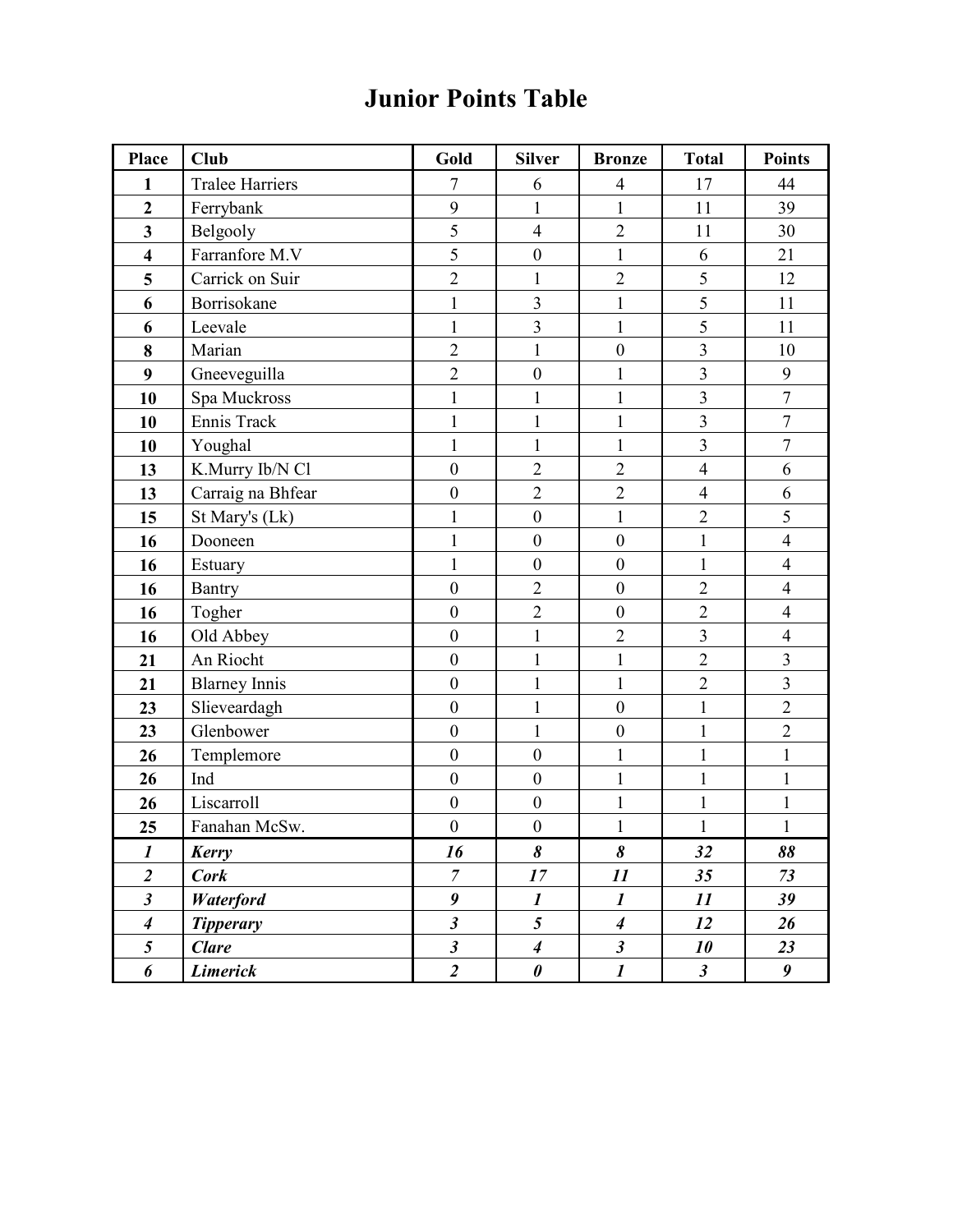### Under 23 Points Table

| Place                       | <b>Club</b>            | Gold                    | <b>Silver</b>           | <b>Bronze</b>    | <b>Total</b>            | <b>Points</b>    |
|-----------------------------|------------------------|-------------------------|-------------------------|------------------|-------------------------|------------------|
| 1                           | Ballincollig           | $\overline{2}$          | $\overline{4}$          | 5                | 11                      | 21               |
| $\overline{2}$              | Togher                 | $\overline{4}$          | $\overline{2}$          | $\overline{0}$   | 6                       | 20               |
| $\overline{\mathbf{3}}$     | Carrick on Suir        | 3                       | $\overline{2}$          | $\boldsymbol{0}$ | 5                       | 16               |
| 3                           | <b>Tralee Harriers</b> | 3                       | $\overline{2}$          | $\boldsymbol{0}$ | 5                       | 16               |
| 5                           | West Waterford         | $\overline{3}$          | $\mathbf{1}$            | $\mathbf{0}$     | $\overline{4}$          | 14               |
| 6                           | Borrisokane            | $\overline{3}$          | $\boldsymbol{0}$        | $\mathbf{0}$     | $\overline{3}$          | 12               |
| 6                           | Gneeveguilla           | $\overline{2}$          | $\overline{2}$          | $\mathbf{0}$     | $\overline{4}$          | 12               |
| 8                           | Star of the Laune      | $\overline{2}$          | $\boldsymbol{0}$        | $\mathbf{1}$     | $\overline{\mathbf{3}}$ | 9                |
| 8                           | Dooneen                | $\mathbf{1}$            | $\mathbf{1}$            | $\overline{3}$   | 5                       | 9                |
| 10                          | Belgooly               | $\overline{2}$          | $\boldsymbol{0}$        | $\mathbf{0}$     | $\overline{2}$          | $\,8\,$          |
| 10                          | Leevale                | $\overline{2}$          | $\overline{0}$          | $\mathbf{0}$     | $\overline{2}$          | 8                |
| 12                          | St Mary's (Lk)         | $\mathbf{1}$            | $\mathbf{1}$            | $\boldsymbol{0}$ | $\overline{2}$          | 6                |
| 13                          | Carraig na Bhfear      | $\mathbf{1}$            | $\boldsymbol{0}$        | $\mathbf{0}$     | $\mathbf{1}$            | $\overline{4}$   |
| 14                          | Farranfore M.V         | $\mathbf{0}$            | $\mathbf{1}$            | $\mathbf{0}$     | $\mathbf{1}$            | $\overline{2}$   |
| 14                          | U.C.C.                 | $\mathbf{0}$            | $\mathbf{1}$            | $\mathbf{0}$     | $\mathbf{1}$            | $\overline{2}$   |
| 14                          | Youghal                | $\mathbf{0}$            | $\mathbf{1}$            | $\boldsymbol{0}$ | $\mathbf{1}$            | $\overline{2}$   |
| 17                          | Waterford              | $\overline{0}$          | $\overline{0}$          | $\mathbf{1}$     | $\mathbf{1}$            | $\mathbf{1}$     |
| 17                          | An Riocht              | $\overline{0}$          | $\mathbf{0}$            | $\mathbf{1}$     | $\mathbf{1}$            | $\mathbf{1}$     |
| 17                          | Iveragh                | $\boldsymbol{0}$        | $\boldsymbol{0}$        | $\mathbf{1}$     | $\mathbf{1}$            | $\mathbf{1}$     |
| 17                          | Ennis Track            | $\mathbf{0}$            | $\boldsymbol{0}$        | $\mathbf{1}$     | $\mathbf{1}$            | $\mathbf{1}$     |
| $\boldsymbol{l}$            | <b>Cork</b>            | 11                      | $\boldsymbol{\delta}$   | $\mathfrak{s}$   | 24                      | 65               |
| $\overline{2}$              | Kerry                  | $\overline{7}$          | $\overline{5}$          | $\overline{5}$   | 15                      | 41               |
| $\boldsymbol{\hat{3}}$      | <b>Tipperary</b>       | 6                       | $\boldsymbol{2}$        |                  | 8                       | 28               |
| $\overline{\boldsymbol{4}}$ | Waterford              | $\overline{\mathbf{3}}$ | $\mathbf{I}$            | $\boldsymbol{l}$ | 5                       | 15               |
| $\boldsymbol{4}$            | <b>Limerick</b>        | $\overline{\mathbf{2}}$ | $\overline{\mathbf{c}}$ | $\mathfrak{z}$   | $\overline{7}$          | 15               |
| 6                           | <b>Clare</b>           | $\boldsymbol{\theta}$   | $\boldsymbol{\theta}$   | $\boldsymbol{l}$ | $\boldsymbol{l}$        | $\boldsymbol{l}$ |